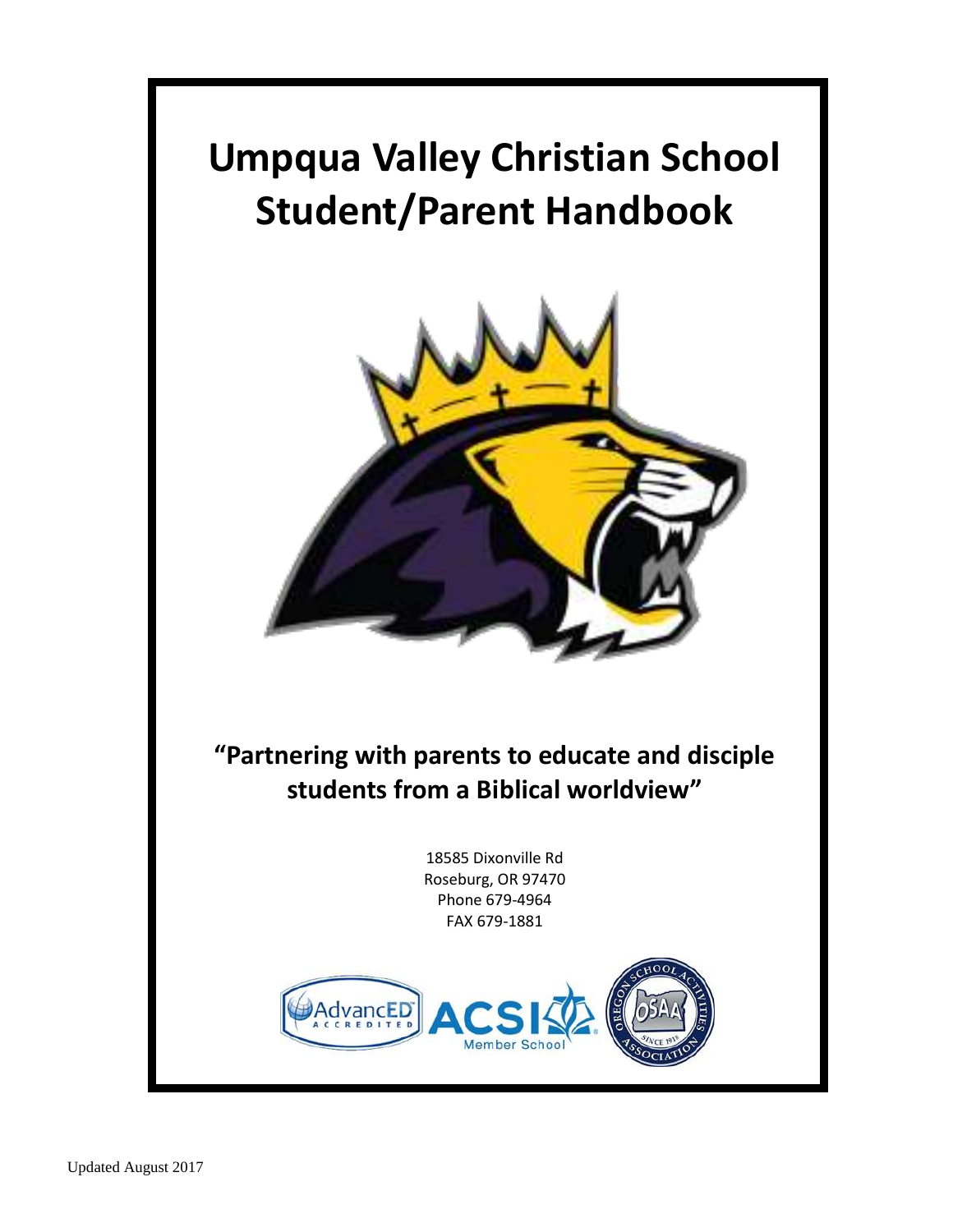

The purpose of this handbook is to provide a clear framework in which students, parents, faculty and staff of Umpqua Valley Christian School work together to carry out the mission. The policies and procedures in this handbook work in conjunction with Umpqua Valley Christian School's policies. If there is an issue that arises which is not stated in this handbook or in the school policies between students, parents, teacher, or school staff, the Head of School, under the direction of the school board, reserves the right to make the final decision.

# *Our Mission is to Partner with Parents to Educate and Disciple Students from a Biblical Worldview.*

*Partner with Parents … from a Biblical Worldview:* When we say that our mission is to *partner with parents from a Biblical Worldview,* we mean that, for parents who are striving to meet the tremendous God-given responsibility to educate and disciple their children to know God and make Him known, we partner with them! UVC does not replace parents in this endeavor, but as an extension of their home supports them to accomplish this task. UVC is a discipleship school intent on serving families that *declare that Jesus Christ is Lord, and believe that God raised Him from the dead.* It is agreeance to UVC's Statement of Faith that provides the foundation for the Bible-based philosophy of education and discipleship.

*Educate … from a Biblical Worldview:* When we say that we *educate from a Biblical Worldview,* we mean that in every subject we connect content directly to the Biblical Narrative that **God created man, man sinned against God, and Jesus Christ has come as the atoning sacrifice to redeem man unto God.** Every area of study (science, mathematics, language arts, etc.) can be examined to answer the essential questions of life. What is really real? Does God exist? Are humans just complex machines? What is the meaning of life? What happens after death? How can we know what is true? How do we know what is right or wrong? It is through agreeance to UVC's Biblical Worldview Curriculum Statements that we can educate students to know God and His world.

*Disciple … from a Biblical Worldview:* When we say that we *disciple from a Biblical Worldview,* we mean that we follow the model outlined in God's word for training students. We see in Luke chapter 2 that Jesus matured in wisdom (cognitive development), stature (physical development), favor with God (spiritual development), and favor with man (social/emotional development). This development happens in the context of the parent/child (or teacher/student) relationship. Deuteronomy 6:7 first tells us to *teach diligently God's commands*. This is purposeful direct instruction. Secondly, verse 7 says to *talk of God's commands* in everything that we do. This is experiential learning where, as parents and teachers, we talk about the application of God's Word in everyday life. We model what it means to be a child of God, submitting to His authority, welcoming trials, and growing in grace and knowledge of the Savior, Jesus Christ.

A clear understanding of our mission is vital to the success of Umpqua Valley Christian School. It is imperative that every student, parent, all faculty, and staff know that UVC exists…

*…To Partner with Parents to Educate and Disciple Students from a Biblical Worldview.*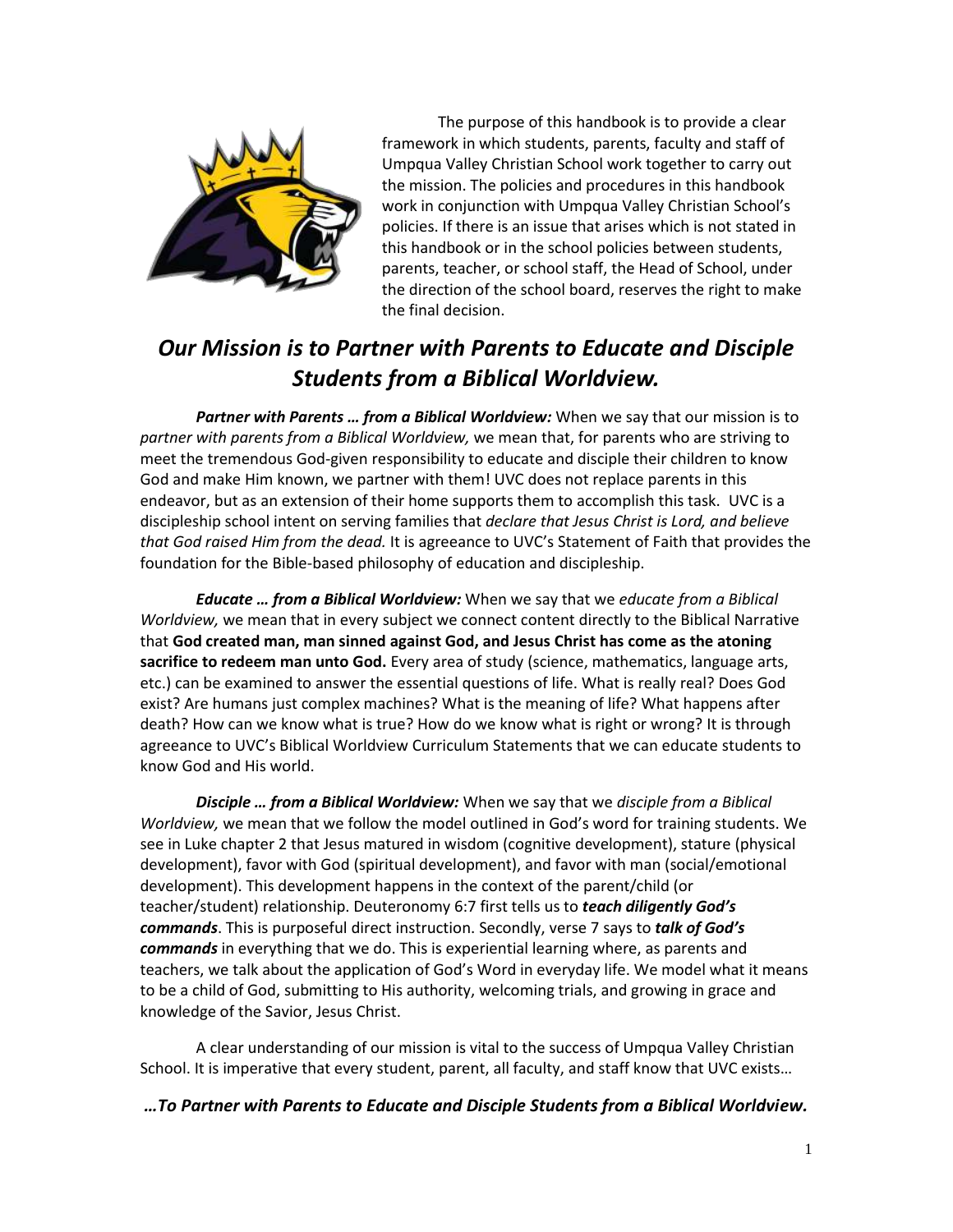

Umpqua Valley Christian School is a 501c3 nonprofit religious institution. It is agreeance to UVC's Statement of Faith that provides the foundation for the Bible-based philosophy of education and discipleship.

# *Statement of Faith*

We believe the Bible (the 66 books of the Protestant Canon commonly known as the books from Genesis to Revelation) to be the inspired, the only infallible, authoritative Word of God. We believe that there is one God, eternally existent in three persons: Father, Son and Holy Spirit. We believe in the deity of our Lord Jesus Christ, in His virgin birth, in His sinless life, in His miracles, in His vicarious and atoning death through His shed blood, in His bodily resurrection, in His ascension to the right hand of the Father, and in His personal return in power and glory. We believe that salvation is by grace, through faith, and is a gift of God, not by works, so that no one can boast. We believe that for the salvation of lost and sinful people, regeneration by the Holy Spirit is absolutely essential. We believe in the present ministry of the Holy Spirit by whose indwelling the Christian is enabled to live a godly life. We believe in the resurrection of both the saved and the lost; they that are saved unto the resurrection of life and they that are lost unto the resurrection of damnation. We believe in the spiritual unity of believers in our Lord Jesus Christ.

We believe God endows all human life with inherent dignity at every stage of development and it must be respected and protected from conception to natural death. Thus, the unjustified, intentional taking of human life before or after birth is sinful and offensive to God.

We believe God immutably creates each person as male or female. These two distinct, complementary genders together reflect the image and nature of God, and rejecting one's biological sex rejects the created image of God.

We believe God designed marriage as a unique conjugal relationship joining one man and one woman in a single, exclusive, life-long union. God intends sexual intimacy to only occur between a man and a woman joined in marriage. We believe all forms of sexual immorality are sinful and offensive to God.

*These statements have been adopted by the National Association of Evangelicals and The Alliance Defending Freedom. This statement of faith does not exhaust the extent of our beliefs. The Bible itself, as the inspired and infallible Word of God that speaks with final authority concerning truth, morality, and the proper conduct of mankind, is the sole and final source of all that we believe. For purposes of Umpqua Valley Christian School's faith, doctrine, practice, policy, and discipline, our Board of Directors is Umpqua Valley Christian School's final interpretive authority on the Bible's meaning and application.*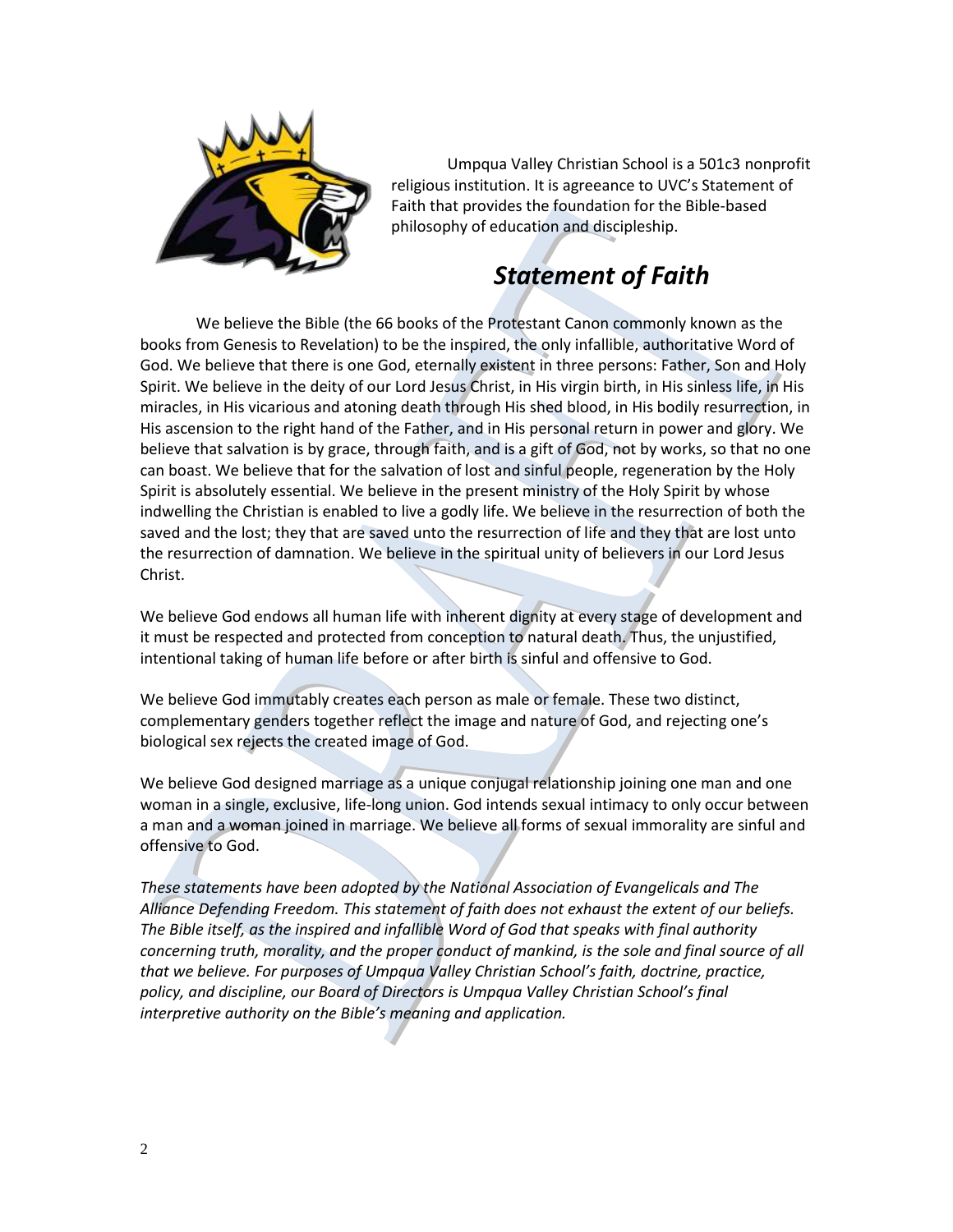

Umpqua Valley Christian School is an AdvancED Accredited educational institution. It is agreeance to UVC's Biblical Worldview Curriculum statements that we can educate students to know God and His world.

# **Biblical Worldview Curriculum**

The fear of the Lord is the beginning of wisdom, not only in our educational philosophy, but also for each discipline of study. Education is not made Christian by merely adding a course in Bible, reading Christian text, or by beginning a class in prayer. If the course content or teaching method is humanistic, Christian supplements will do little to change the orientation. A Christian curriculum must derive its fundamental principles from the inspired Word of God and work these out in a self-conscious manner. A Christian curriculum provides parents and students and staff with these principles as well as the content and skills which enable them to develop a biblical worldview in each subject. The following is an overview of such a curriculum.

**Biblical Studies:** Foundational to the Christian curriculum is the study of the Bible. Every UVC staff member must be mastered by the Word of God before they can properly teach students to be mastered by the Word of God. The goal of Christian education is for students to master the Word of God in order to gain the ability to evaluate the writings and purposes of men from a biblical perspective. Bible study focuses the student's attention on the inspired text of the Bible as they are taught to understand it correctly. Its purpose is not the mere study of religion, nor even historical studies of Bible characters, but to arrive at a unified understanding of the biblical system of truth. It is this system of truth that provides the fundamental principles of a Christian worldview which must be applied to every area of life and thought in order to make biblically sound decisions.

To properly learn each subject, the student must not only be able to read, but he must also have the standard by which to judge what he reads. Therefore, the very first book a child should be taught is the Bible. The Bible is the mind of God revealed to man. From it we learn about the creation, the fall into sin, and God's gracious plan of redemption. It is this knowledge which provides the key to right thinking and enables the student to correctly interpret all he learns in the light of God's truth.

**Health and Physical Education:** The purpose of health and physical education is to care for our bodies to the glory of God. A healthy body enables one to serve God diligently and perform the duties He commands. Therefore, principles of proper diet, exercise, and rest should be taught for maintaining good health to the glory of God.

Physical education also helps prepare students for responsible leadership and effective work. Students should be taught to play and labor for God's glory, not our own. Due to sin, people are naturally inclined toward laziness. Consequently, physical exercise and sports, when combined with sanctification, can play an important part in developing self-discipline. Through competition, students are taught the importance of playing by the rules, accepting direction from those in authority, using skills in harmony with others, and being gracious in victory as well as in defeat.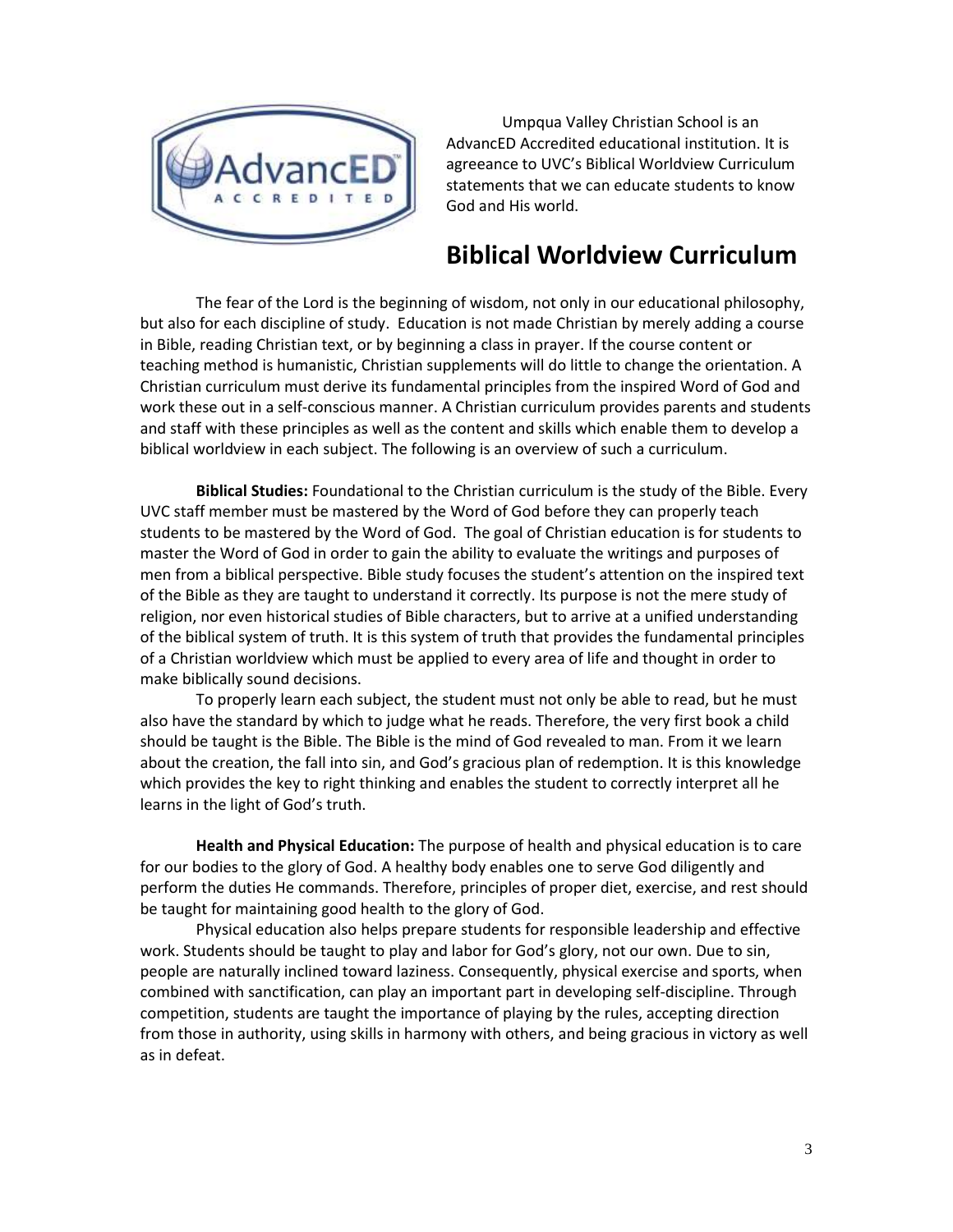**Culture, Art, and Technology:** The arts and technology are gifts given to men by God. When an artist paints a picture or a musician composes a song or an architect designs a building or an engineer designs a machine, each is using his God-given talent. Every gift should be used to reflect the wisdom of its Giver and imitate the beauty and usefulness of His creative work. The humanistic worldview sees culture, art, and technology as existing only for self-expression, human enjoyment, and selfish vanity. The non-Christian uses culture as a way to revolt against God and glorify himself. He thinks that he can create out of nothing something totally original. When man creates, he is not creating something absolutely new, but merely discovering a potentiality which has existed from the beginning. Its proper use becomes a blessing from God for the benefit of men, while its misuse becomes a curse for the destruction of men.

Because the arts and technology create works that express thought and emotion, they exert a moral influence on one's behavior. The arts and technology can be powerful forms of religious fellowship; religious because thoughts, emotions, and actions are always moral, and fellowship because of the sharing between artist and audience. For the Christian, this imposes a serious responsibility. It means that we are not to enjoy a specific type of art and technology that promotes thoughts, emotions, and behavior that is contrary to the Word of God. The Scripture says, "What fellowship has light with darkness?" (2 Corinthians 6:14). Instead, students should be taught to enjoy art and develop technology that reflects the glory of God's creation and ministers to others. The student is to develop his talents in harmony with God's truth and law. Furthermore, the Christian should use both the arts and technology, either directly or indirectly, to promote the Gospel of Jesus Christ and thereby promote a biblical understanding of God's imperative to make disciples of all nations. In so doing, the student will learn how to employ his skills to advance the kingdom of God on earth for God's honor and glory.

**Economics:** God is the possessor of the earth, the source of all wealth. He owns it, and gives it to whomever He wills. He also ordained laws to govern human economics. God has given men the right to own private property, the right to choose an occupation, the right to make a profit, and the right to decide how earnings should be spent. Yet because God owns all things, the student should be taught to exercise these rights as God's steward.

According to Scripture, it is not the duty of civil government to regulate the economy except as it regards the enforcement of God's law against stealing. God's law affirms the right of private property and profit from labor. To exercise these God-given rights, Scripture provides guidelines for an economic system that glorifies God and shows charity toward the needs of others. Such an economic system is based upon hard work, competition, and the risks of the marketplace. These factors compel sellers to use their skills and economic resources more carefully, which produces a higher quality of goods and services at very reasonable prices. The proper role of civil government is to serve as a referee, praising good and punishing evil in the marketplace according to God's law.

Wealth is not just a result of economic shrewdness. Economic prosperity is possible only by God's blessing upon the lawful use of labor and profit. Productive harmony in the marketplace is possible only through the grace of God which inspires men to obey His law in their hearts and minds. To the extent that men understand and obey God's law in the economic realm, that is, when Christianity has a significant bearing on economic life, men will respect each other's property, refuse to steal from or cheat one another, abide by contracts, and, when in charge of a corporation or elected to public office, they will not use their power to amass wealth for their own selfish ends.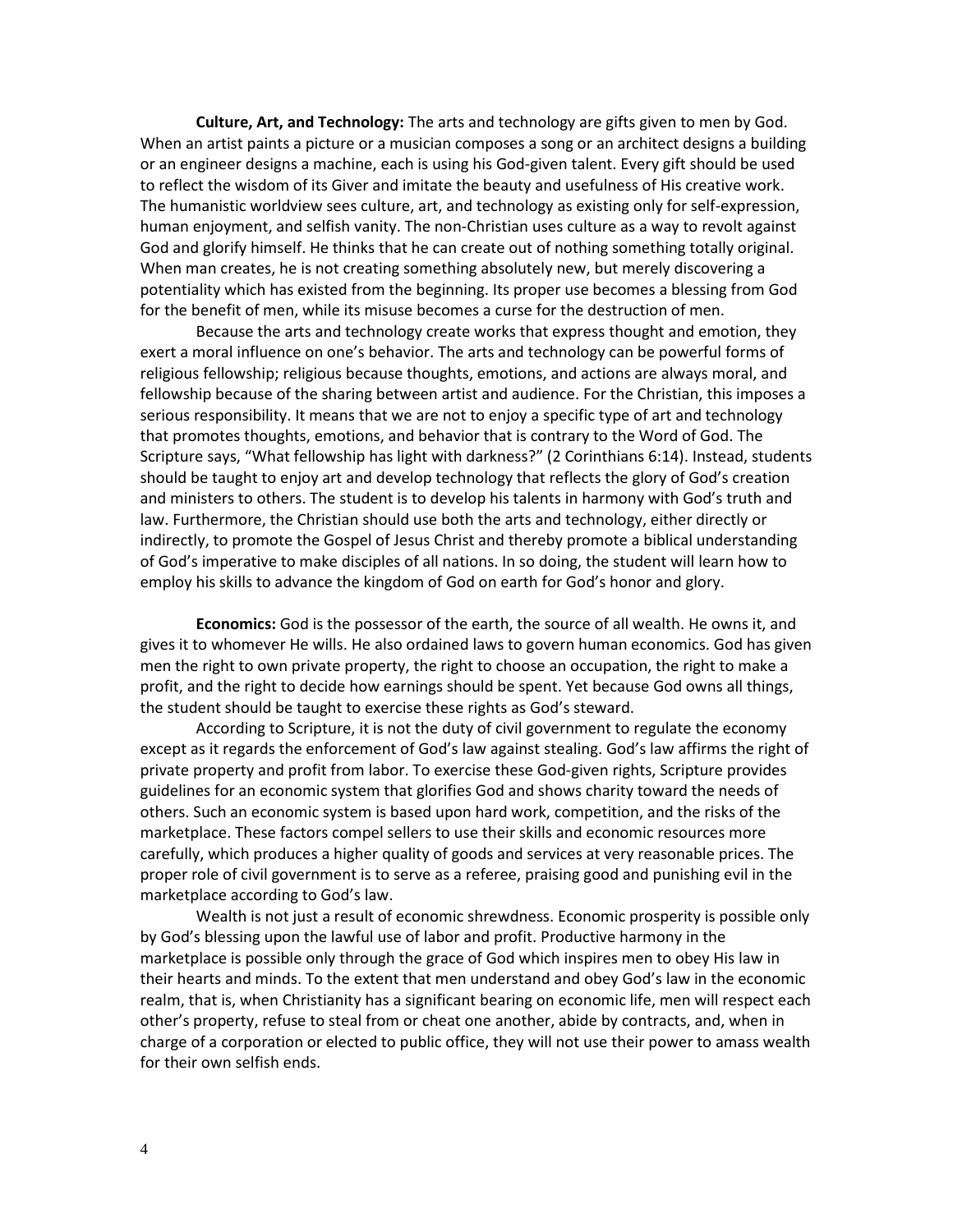**Language and Literature:** In the beginning, God spoke and it came to pass. The three persons of the Trinity have spoken to each other eternally. When God created man in His own image, He gave him the gift of language. The Bible tells us that after the Great Flood, the whole earth used the same language. Men desired unity apart from God, however, when they built the Tower of Babel. Seeing this, God confused their one language by changing it into many languages and scattered them abroad over the face of the whole earth. Language thus originated with God, and is to be learned for reaching those with the gospel in the language God has determined for each of them, all for His glory. Men in their sin misuse and corrupt this gift and learn language primarily for financial gain. To discern the proper use of language learning, we need to study God's ultimate plan to reach the world through the languages He has created in Genesis chapter 10. It is only from the Bible that we come to know the true motivation for learning language.

Reading and writing are foundational skills each child must learn. Without reading, they cannot study the Bible for themselves. These skills are also basic to learning all other subjects in the light of God's Word. They must be taught to read, write, speak, study, and think in terms of the Word that makes language and life meaningful. They must develop the linguistic abilities that God has given them to glorify Himself. The teaching of phonics, therefore, is very important. Language skills are not neutral, but must be oriented toward reading, writing, and speaking the truth in love.

Because language is thought expressed, and thoughts are never neutral, all literature has a religious/divine point of view. When reading any kind of literature, the question should therefore be asked: Is the author Christian or non-Christian? If non-Christian, from what religious point of view is he writing? Most importantly, how does the author's message compare with what the Bible teaches? Students must learn to read and evaluate all human literature from the perspective of Scriptural truth.

While it is important to help acquaint students with the great literature that has helped shape Western civilization, the study of such great books must be subject to the greatest book the Bible. After learning the Bible properly, the student will be equipped to judge the words of human authors by the Word of truth. The student should learn to prize not only great classics, but distinguish Christian classics from the classics of unbelief. The great classics of the Christian heritage will inspire and challenge both teacher and student to follow Christ more completely.

**Mathematics:** As Trinity, God is the reason there is both unity and diversity in creation. This is the basis for unity and differentiation in mathematics. The Bible teaches us that the Creator is a God of order (1 Corinthians 14:33). As we study the created universe, we are impressed with its mathematical order. Creation is governed by mathematical laws which reflect the character of the One who made it. Many of the laws of creation are described in terms of mathematics. When presented with the marvelous precision in nature and physics, the student should be led to marvel at God's mathematical ingenuity. Mathematical principles never vary; formulas and equations always exhibit flawless consistency. Consequently, as a tool for studying God's creative handiwork, mathematics helps discover God's creation laws and patterns.

It is impossible for us to understand creation without God's gift of mathematics, for we would not have the means of measuring His world. Mathematics is a tool to help men rule over the earth under God. All callings in life demand planning, calculating, and evaluating in order to carry out God-given responsibilities. Mathematics plays an important role, whether it be in business, medicine, engineering, art, science, etc. The Christian student should thus master this wonderful gift to advance Christ's kingdom on earth.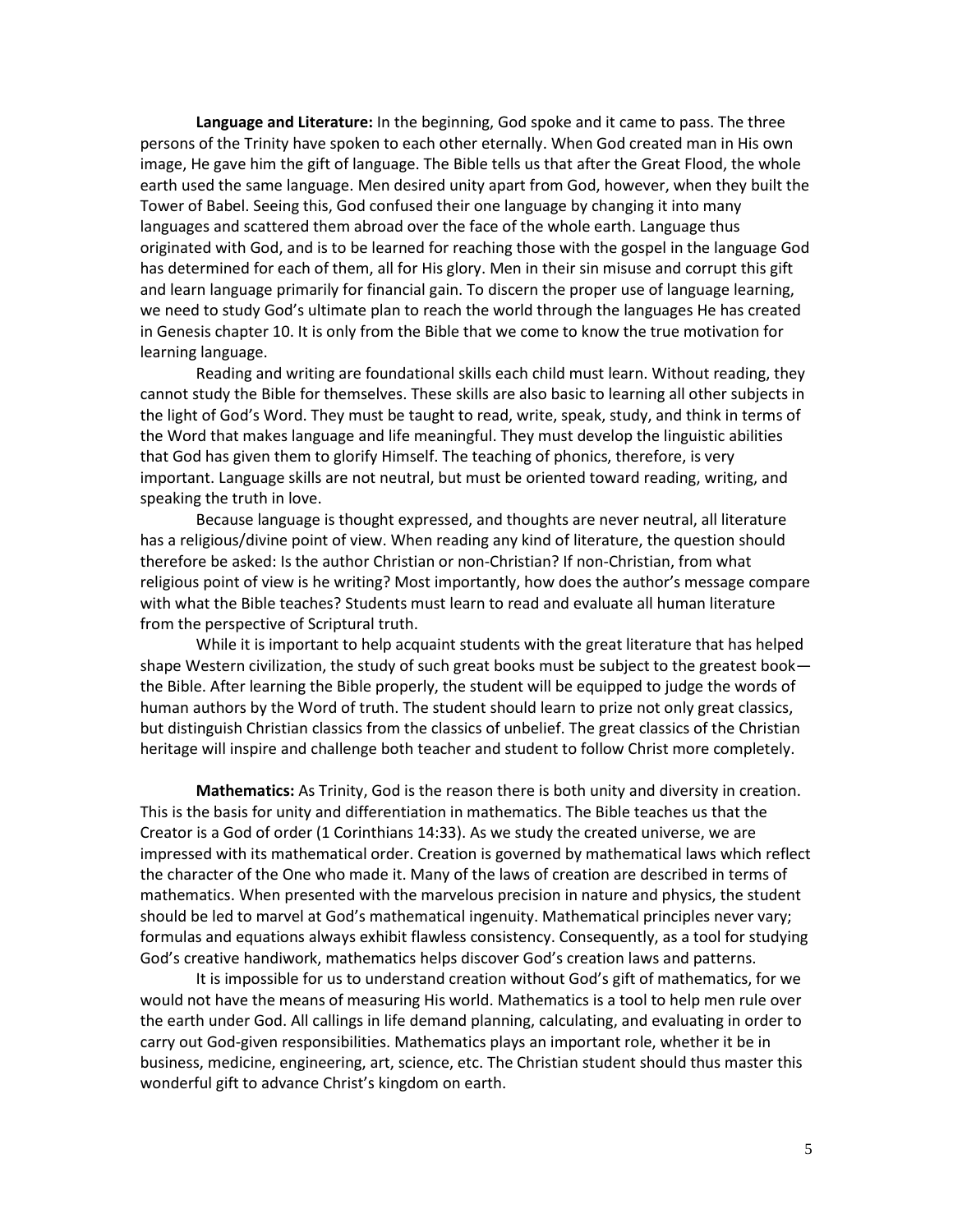**History:** The Bible clearly reveals that God is the Lord of history. He governs all nations and peoples by means of His providence. He acts indirectly and directly in history through blessings and judgments upon the earth (Deuteronomy 28). The prophecies recorded in Scripture, many of which have been fulfilled, demonstrate that history has not only been planned by God but proceeds according to His purpose. For this reason, all history—ancient, medieval, and modern—must be seen as the sovereign rule of God over the affairs of men. All men and nations are accountable to Him. The lessons of history warn students that God's curse on unfaithfulness and His blessing on faithfulness will surely come to pass.

A proper understanding of history is founded upon the key events of creation, man's fall into sin, God's scattering of the nations, and His plan to gather the nations through the forming of the nation of Israel and its ultimate promised Messiah, Jesus Christ through His work on the cross. Creation sets the stage for history. With Adam's sin, history becomes a conflict between the children of light and the children of darkness. Because God's plan is to sum up all things in Christ (Ephesians 1:10), history has one purpose. Consequently its meaning and interpretation must be understood in terms of Christ. History is more than a chronicle of names, dates, places, and events. History is the study of the moral or covenantal relationship between God and man in time. It centers on the redemptive work of Christ and how He is building His church. All earlier events must look forward to the cross. All later events must be viewed as the hand of God directing history toward the final victory of the risen Christ at the end of the age. And in this context, UVC students should be equipped to spread the good news throughout the world.

The study of history focuses on the unfolding of world history with a special emphasis on the shaping of Europe and America by God's providence and the efforts of Christians as they applied God's Word to their nation and culture. Students should be equipped to study the vain attempts of apostate men to build the kingdom of man. Those who have attempted to destroy Christ and His Kingdom in order to reestablish pagan ideas in the civil, ecclesiastical, and academic disciplines will have their lives and works evaluated by the Bible. This comparison gives insight to us as we work by God's grace in our day to restore God's Law-Word to our lives, families, nation, and culture in obedience to Genesis 1:26-28 as modified by Matthew 28:19-20. God's people must diligently work and "occupy," as they advance His kingdom on earth through the gospel for His honor and glory.

**Government:** The study of government (political science) and politics must be grounded in the Word of God. In studying civil law and government, we need God's infallible standard in order to distinguish justice from injustice. Because civil government enacts laws, it is concerned with deciding right and wrong. Right and wrong, however, have to do with morality, and ultimate morality is found in religion - God. This means that civil government by its very nature is a religious/divine institution.

The Old Testament reveals God's system of law for civil government. At Mount Sinai, through the prophet Moses, God gave to Israel an entire system of civil law and government. In the books of Exodus, Leviticus, Numbers, and Deuteronomy, we see a complete system of law with due process, a federal system of government with three branches, and a separation of powers with a system of checks and balances.

The student who learns this system has the proper criterion by which to analyze human governments of the past and present as to their structure, laws, and policies. This knowledge will provide the student with understanding necessary for intelligent Christian living in light of his right to vote, and stimulate him to promote a responsible government regulated by God's law.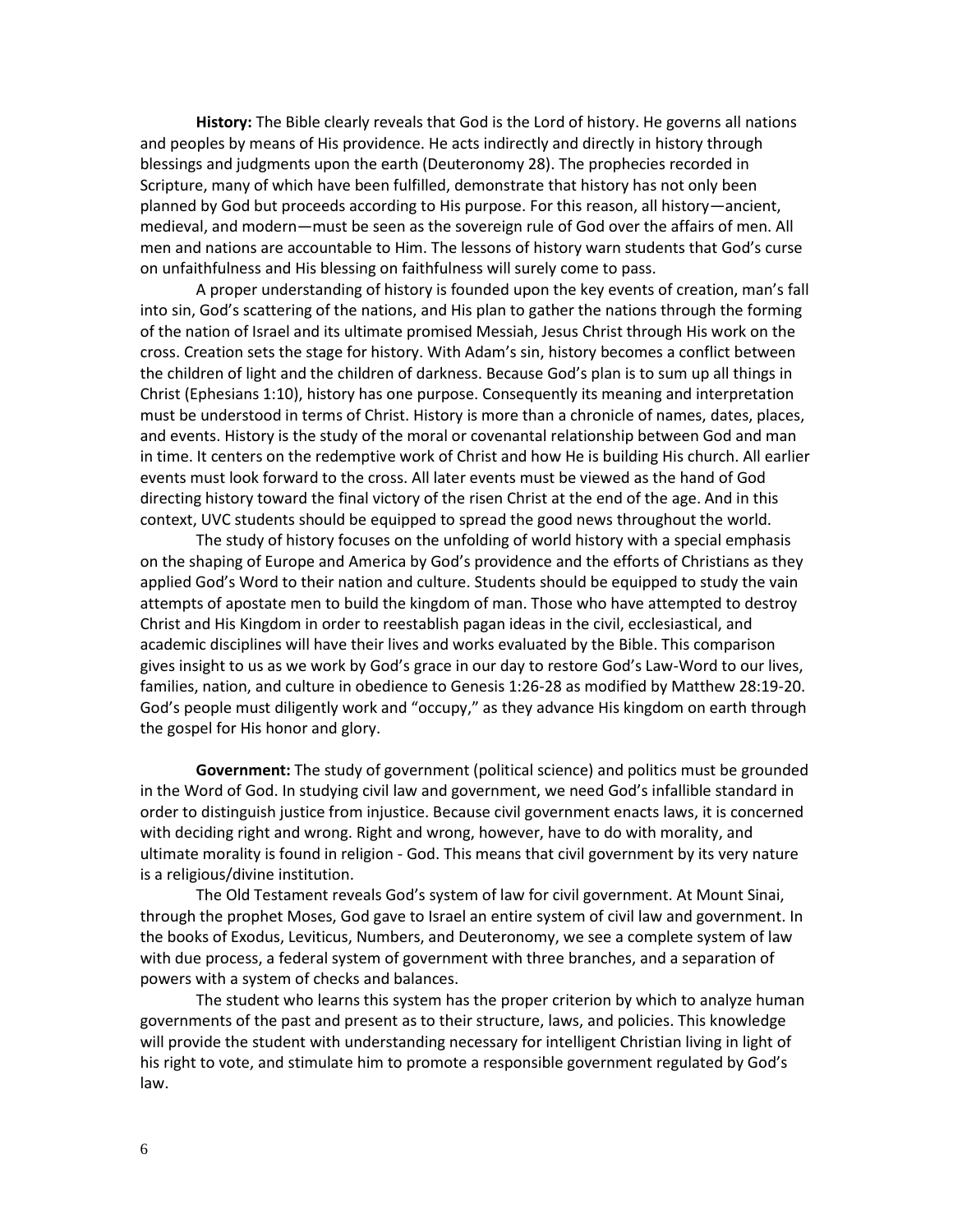**Geography:** For man to rule over the earth as God has commanded, he must have a practical knowledge of geography. The study of geography must begin with the Bible. Here God reveals that the earth consists of separate but interrelated parts which form a unified whole. During the worldwide flood in the days of Noah, the surface and appearance of the earth were greatly changed. With this important knowledge, the student can properly study the great continents and oceans, their particular characteristics, their many natural resources, the variety of climates and weather patterns, and God's ingenious ecological balance over all of it.

We also learn in Scripture of the origin of the nations, how God scattered mankind at the Tower of Babel by confusing man's language, and thus, laying the foundation for the gathering of the nations through the nation of Israel and ultimately through Jesus Christ. The student is then able to properly study the geographical circumstances of the various nations, both ancient and modern. He studies their locations, their natural resources, physical environments, and general climates as planned by God. He learns how these geographical traits affect the nations' economies, their position in world trade, their military defense capabilities, and their independence of, or dependence upon, other nations. The study of geography plays an important role for Christian students as they learn about the worldwide advance of the kingdom of God, and how they may help promote Christian missions to fulfill Gods' plan to reach every nation and language group in their own unique geographical context with the gospel message.

**Science:** Science is the study of God's creation. The facts of creation can be understood properly only by looking at them through the lens of Scripture (Hebrews 11:3). By studying science as God's creation, the student learns to see God's awesome power, the beauty of His handiwork and design reflected in every creature. Because creation was brought into existence by God's wisdom, and man was created as a part of it, he is called to understand and subdue it for His glory. In Eden, God assigned man his task of ruling over the animals and plants and keeping the earth. Under God's authority he is to cultivate, care for, and develop each aspect of the world for God's glory. Adam pursued scientific education when he learned to cultivate the soil, plant and dress the trees and vegetation, study the animals, and give each a special name that described them.

To rule over the earth as God commanded, the student must similarly acquire an organized and systematic scientific knowledge. By studying both God's physical laws and His creatures, students will learn to apply this knowledge in accordance with His holy will. As they grow in their knowledge and appreciation of each new discovery about God's world, they should acknowledge that God is the One who made it and learn to subdue and care for creation in the right way. To do this, the study of science must be subject to the Word of God. Creation must never be seen as something independent of its Creator, about which men can study without reference to Him. The belief of an Intelligent Designer avoids the fundamental trap of the evolutionary worldview and "science falsely so called" (1 Timothy 6:20).

**Society:** Biblical sociology (social studies) begins with God, who exists in an eternal relationship between the persons of the Trinity. Because the Bible stresses God's unity and plurality as equally ultimate, we find that it does not place the human individual or the corporate society above each other. Thus Christianity has the only solution to the problems of humanism as it careens between individualism and collectivism.

In His infinite wisdom, God instituted the fundamental social relationship—the family at creation. From this basic institution, all other social orders have developed according to His providence. He ordained the state, the church, and the family. Each social sphere is directly responsible to God and each has rights that must function within the sphere of authority given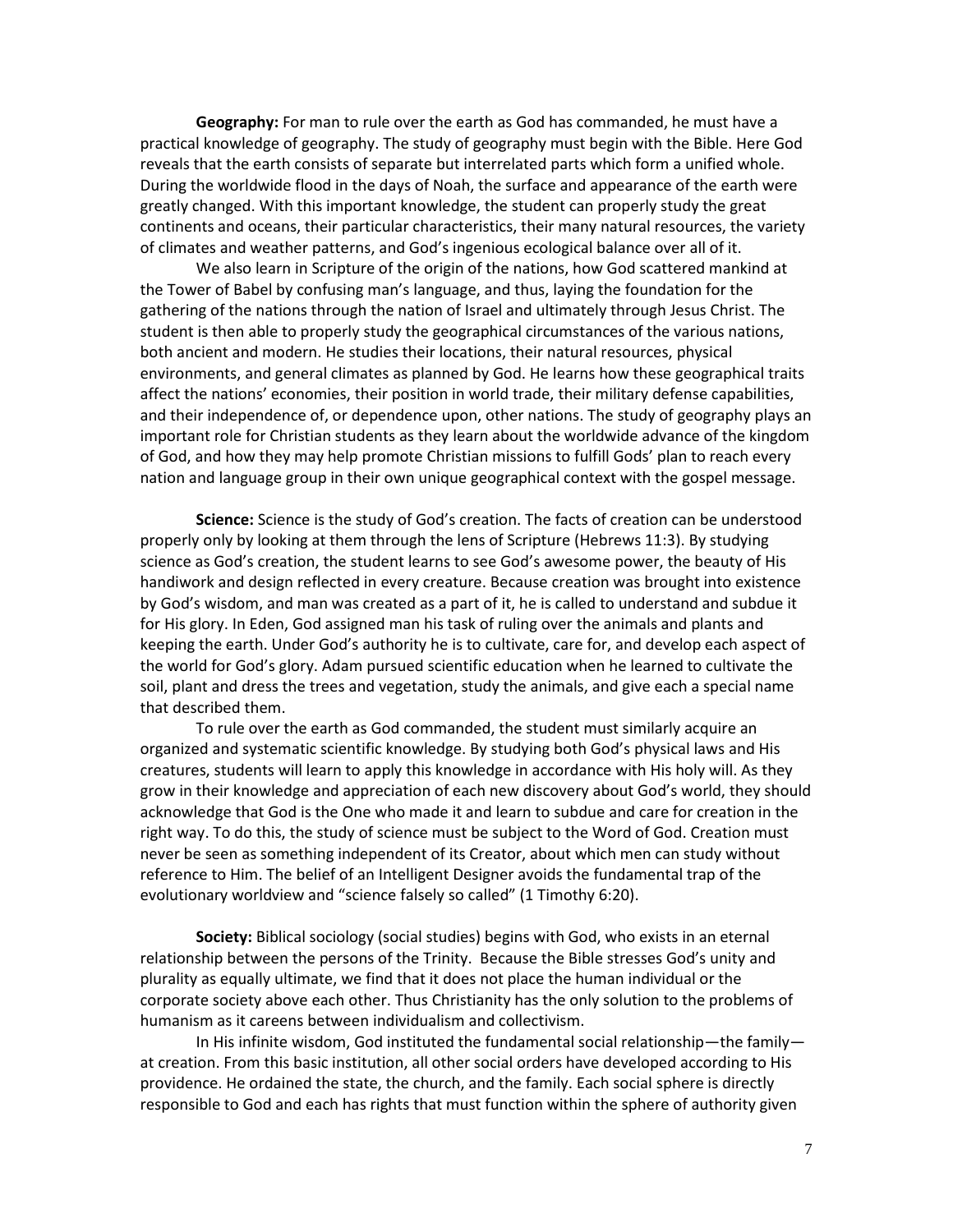to it by Him. These coordinate rights and responsibilities have been clearly marked out in His Word.

The Bible also provides social facts which should be taught. For example, the social structures of the Old Testament covenant community of Israel demonstrate God's purpose for each society, and contrast them with pagan society. A biblical presentation of the social order is needed to address effectively the current corruption of society. Biblical law provides the tools for analyzing the various social structures of different nations and peoples.

**Conclusion:** Having analyzed God's original order and the perversion of that order by apostate man, staff and the student should be led to see God's provision for an alternate society. What sin has distorted in the social order established by God, He restores by His grace. Students should be instructed in how Christ and his redemption not only restore the relationship between God and man but, as a result, the social relationships between men, women, children, UVC staff, races, and nations. The Christian family and the Christian community—the church—should be presented as the alternate society in the midst of chaos.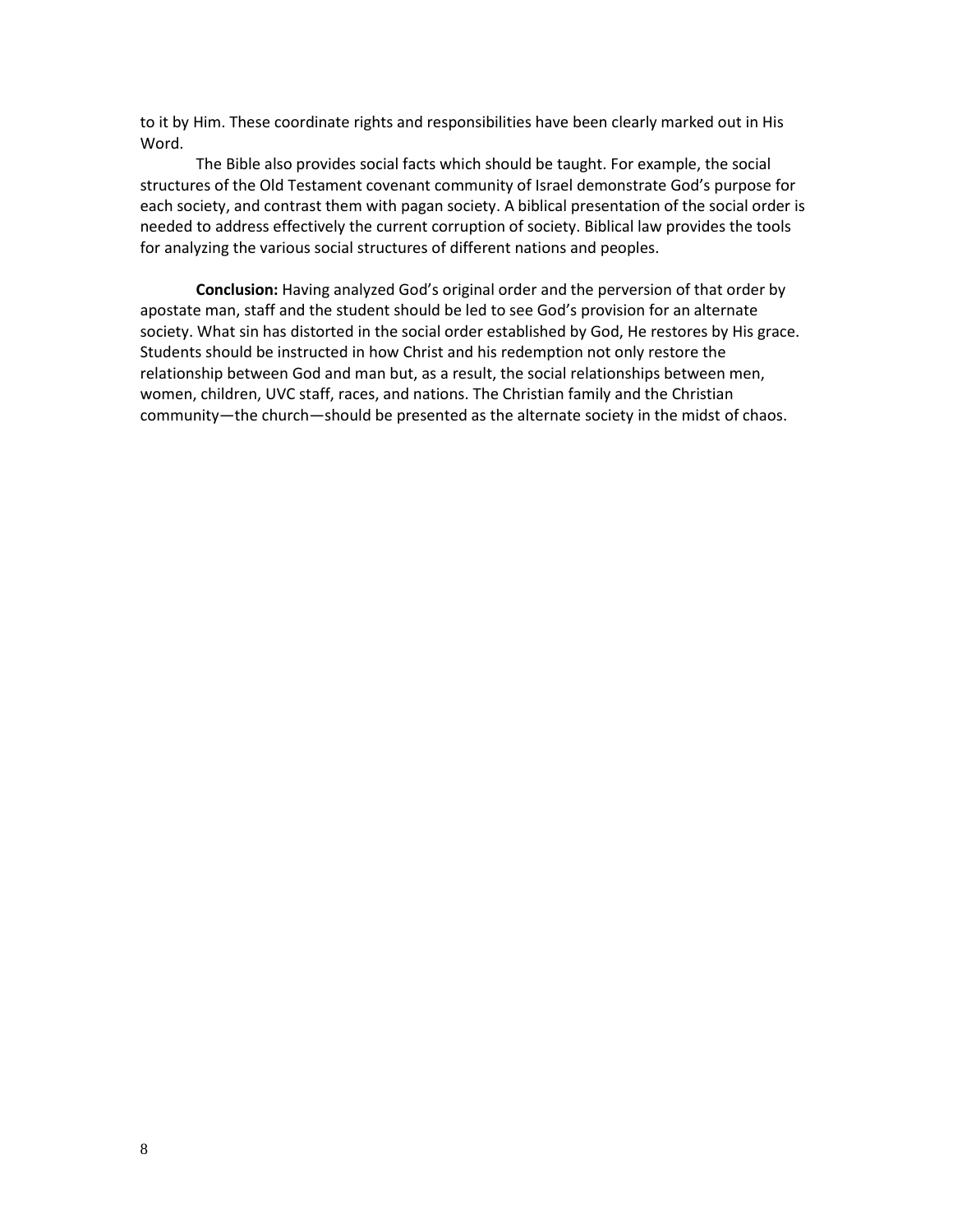

# **Student Outcomes**

**Upon Graduation from UVCS, we strive that all students will have been enabled to:**

# **1. Be Relationally Adept**

- Build relationships that demonstrate the worth of every human being as created in the image of God.
- Respect and relate appropriately with integrity to the people with whom one lives, works, and plays.
- Embrace and practice justice, mercy, and peacemaking in one's family and society.
- Practice the principles of healthy, moral family living.
- I will give **honor**. I will **forgive**. I will be **honest**.

# **2. Be Spiritually Mature**

- Demonstrate a personal relationship with Jesus Christ.
- Demonstrate the ability to apply God's Word in daily life.
- Evidence the empowerment of the Holy Spirit in the pursuit of a life of faith, goodness, knowledge, self-control, perseverance, godliness, brotherly kindness, and love.
- Treat their bodies as a temple of the Holy Spirit.
- Reflect good stewardship of their God-given resources.
- Demonstrate apologetic skills to defend their faith.
- Articulate and defend their biblical worldview while having a basic understanding of other worldviews.
- Possess a critical appreciation of languages and cultures of other peoples, dispelling prejudice, promoting interethnic harmony, and encouraging biblical hospitality for the alien or stranger.
- I am **responsible**. I am **attentive**. I am **diligent**.

# **3. Be Driven to Serve**

- Recognize and integrate "work" into one's life as a dignified expression of the nature of God.
- Actively participate in a church community, serving God, and others.
- Understand, value and are engaged in appropriate social (community) and civic (political) activities.
- Personally respond in obedience to carrying out the Great Commission locally and globally in a culturally sensitive manner.
- I am **compassionate**. I am kind. I desire to **serve**. I take **initiative**.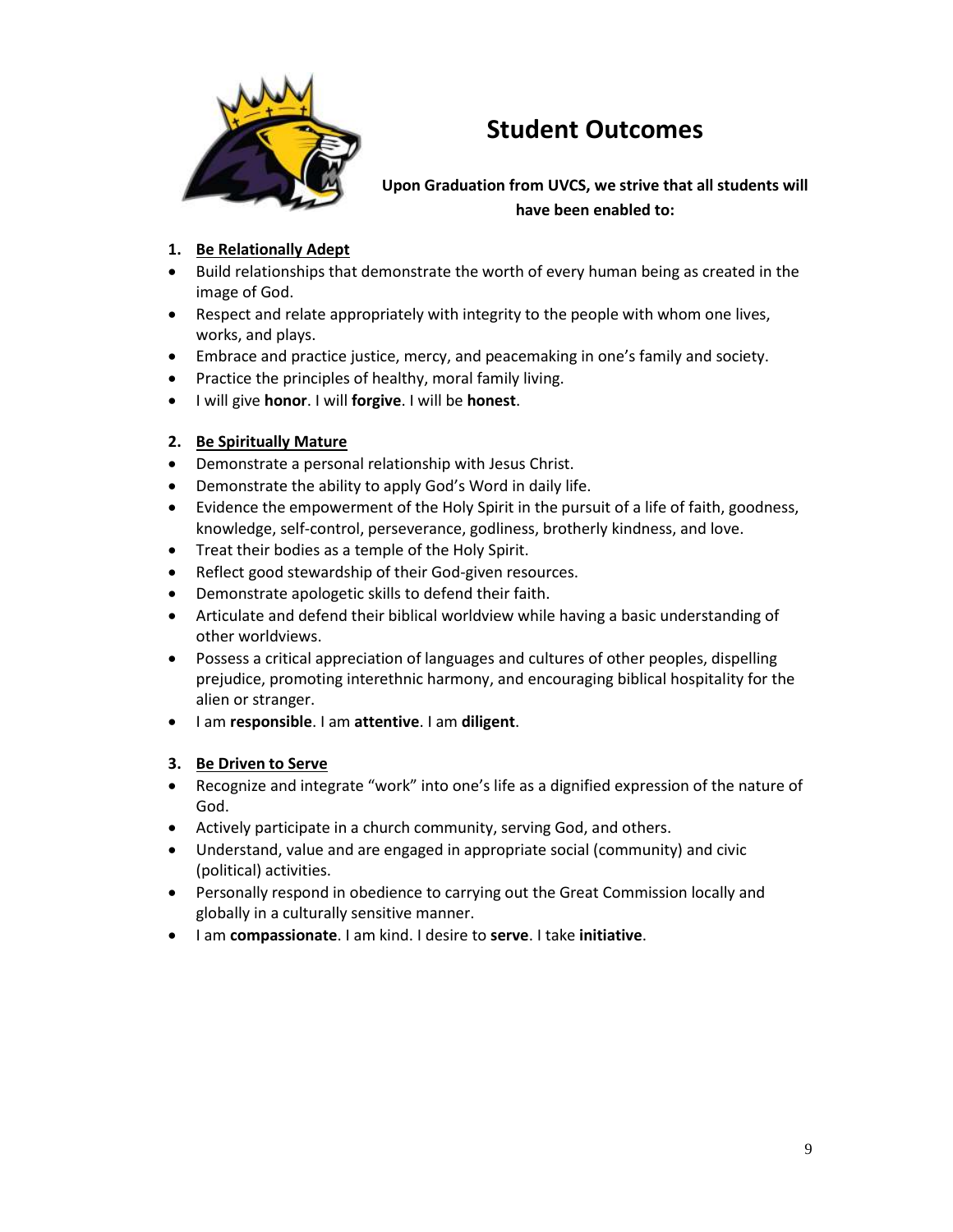# **4. Be a Life-Long Learner**

- Value and are engaged in intellectual inquiry, and the marketplace of ideas in the pursuit of Biblical truth.
- Apply the skills to question, solve problems and make wise decisions.
- Commit to the philosophy of life-long learning.
- Appreciate literature and the arts and understand how these express and shape one's beliefs and values.
- Possess a knowledge and understanding of God's active involvement in history through people, events, and movements.
- I am **teachable**. I am **obedient**. I am **cooperative**. I am display **wisdom**.

# **5. Be Culturally Relevant**

- Demonstrate how to utilize resources including technology to find, analyze and evaluate information.
- Compete in all academic disciplines, and are well skilled in reading, writing, speaking, listening, and thinking, meeting or exceeding the Oregon State Standards.
- Demonstrate proficiency in mathematics and science, meeting or exceeding the Oregon State Standards.
- Exhibit an appreciation for the natural environment and practice responsible stewardship of God's creation.
- I am **contemporary**. I am **orderly**. I have **self-control**.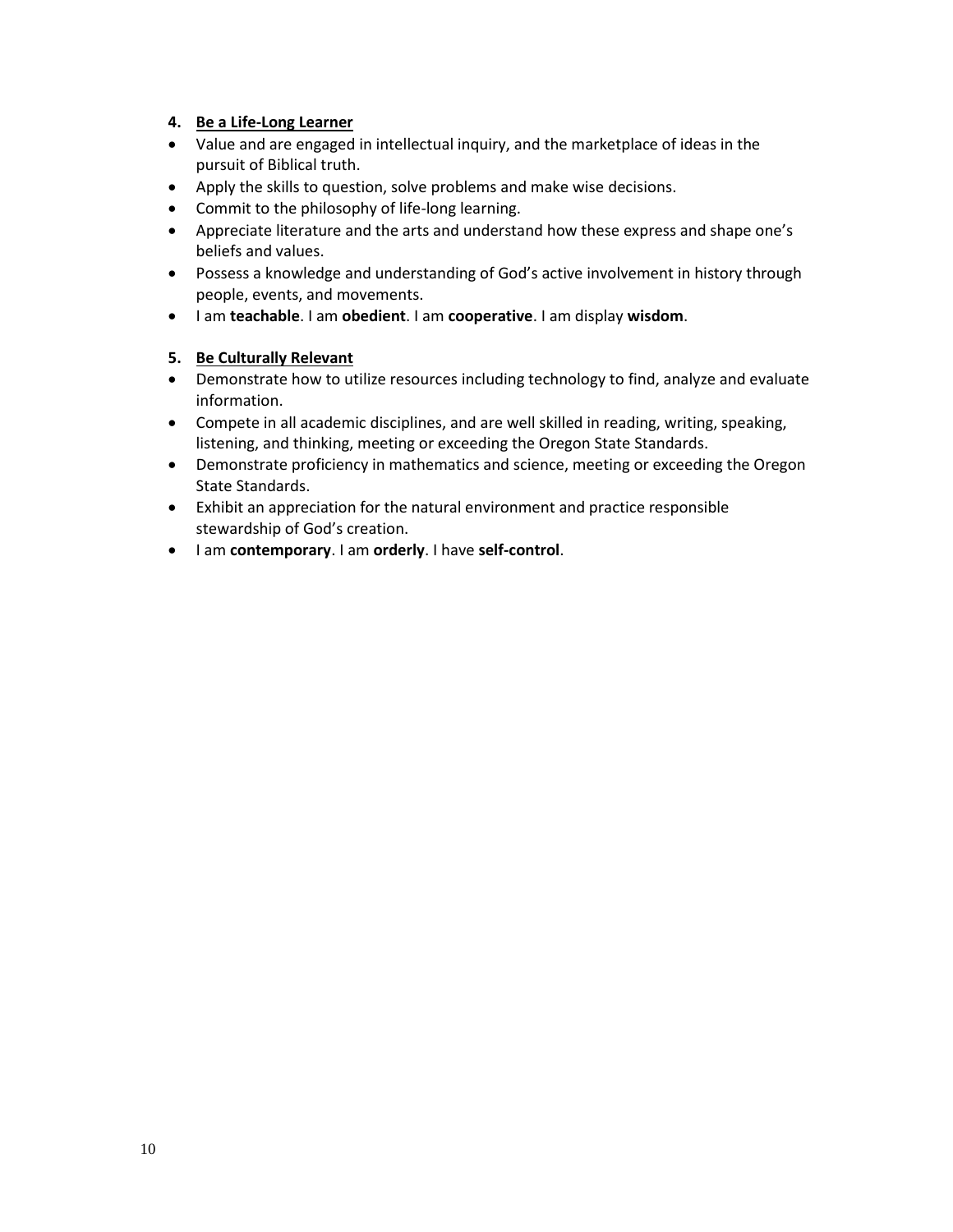

# **Policies and Procedures**

# **Accreditation Status**

Umpqua Valley Christian Schools is registered with the Oregon Department of Education (ODE) and maintains membership with the Association of Christian Schools International (ACSI) and the Oregon Schools Activities Association (OSAA). UVCS is fully accredited by the Northwest Accreditation Commission (NWAC) in partnership with AdvancED.

# **Admissions - Policy**

Umpqua Valley Christian Schools admits students from Christian families who are willing to wholeheartedly support and abide by the biblical principles espoused in Umpqua Valley Christian Schools' Mission Statement, Statement of Faith, and Biblical Worldview Curriculum Statements and are willing to demonstrate such support by signing and adhering to a Statement of Cooperation and Enrollment Agreement Provisions.

Umpqua Valley Christian Schools' enrollment will be administered according to the following priority:

1 - Families that are currently enrolled

2 - Members of Bible-believing, evangelical churches

# **Admissions - Process**

The admissions process at Umpqua Valley Christian Schools begins with the completion of an application by interested parents, followed by an interview with the Head of School. All parents of students who will be incoming freshmen must attend the Freshman Orientation session with your freshman child in order for registration to be complete. Freshman Orientation is scheduled once a year, so it is imperative for incoming Freshman families to plan their calendars accordingly.

The interview is a time when parents and school Principal meet to determine the compatibility of the family with the mission of Umpqua Valley Christian School. It is also a time for families to become more acquainted with the school and to have specific questions answered. During the interview, parents are encouraged to share their own salvation experiences. It is the Principal's responsibility to determine if the school is able to support the spiritual direction of the family and also meet the educational needs of the child. After determining such, the Principal decides whether admission should or should not be granted.

Umpqua Valley Christian Schools admits students of any race, color, or national or ethnic origin to all the rights, privileges, programs, and activities generally accorded or made available to any student of Umpqua Valley Christian Schools. Umpqua Valley Christian Schools does not discriminate on the basis of race, color, or national and ethnic origin in administration of its educational policies, recruiting, hiring, reviewing and promoting of staff, admissions policies, scholarships, loan programs, athletic, and other school-administered policies. Functioning as a nonprofit religious entity, we can and do discriminate on the basis of religion as permitted under Title VII of the Federal Civil Rights Act of 1964.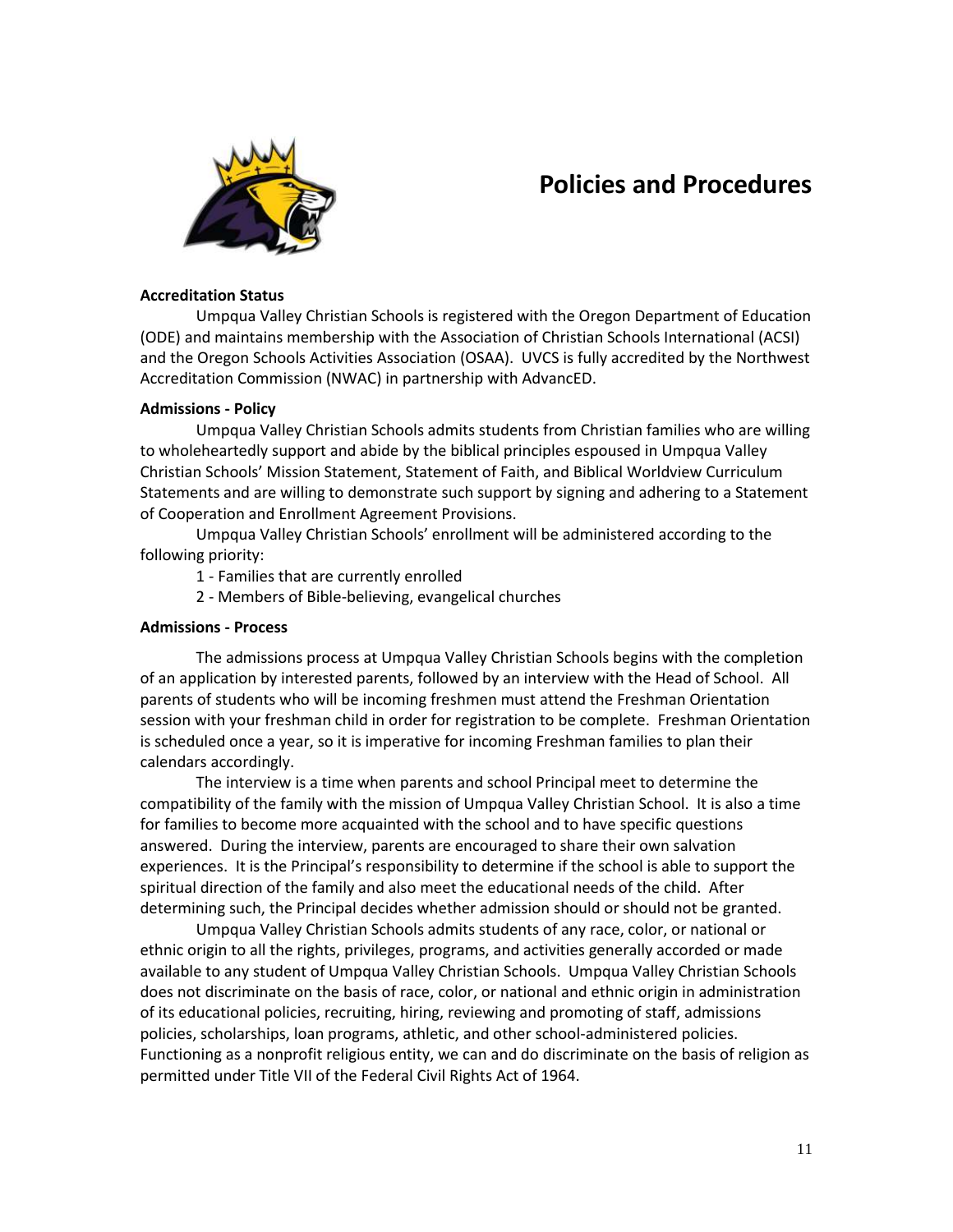# **Affiliation**

Umpqua Valley Christian Schools is a Christ-focused, non-profit, educational ministry and is not affiliated with any particular church denomination.

# **Academic Probation**

Any student with one or more grades of "F" or two or more grades of "D" at the end of any quarter may be placed on academic probation. A meeting between parents, the student, and administration will be used to communicate and define specific steps for removal from Academic probation.

# **Probation Length**

- 1. The student will be presented with an academic improvement plan which includes Academic Detention three times a week.
- 2. The student's progress will be checked throughout the quarter to determine the effectiveness of the improvement plan.
- 3. If the student has not improved by the end of the quarter, he/she will be on probation through the next quarter AND:
	- The improvement plan will be re-evaluated and re-applied.
	- At this time, if the student has improved, he/she will no longer attend Academic Detention 3 times a week but will remain on probation until the end of the current quarter with the goal of the student no longer being on probation.
	- If the student has not progressed, the school Administration will determine the best solution for the student's academic difficulties.

# **Academic Improvement Plan**

- 1. The parents are required to attend a Parent/Teacher Conference with the student's teachers and the student.
- 2. The parents will sign a statement of cooperation based on the teacher's recommendations.
- 3. The Improvement Plan will include:
	- a. Academic Detention three times/week
	- b. Tutoring in the class of difficulty,

**Note:** Tutoring times are determined by the teacher, not the student. The failure of the student or parents to fulfill their end of the obligation could be seen as a breach of the Enrollment Agreement Provision signed by the parents. This may result in further disciplinary action.

# **Assignments**

An important component of a student's character development is the discipline acquired through the completion of class assignments and homework assignments as they are given. Assignments not completed will definitely affect the student's grades. Student illness/absence is the only valid reason for turning in late work, and arrangements must be made with the teacher for doing so. Assignment sheets may be required if a student is having a particularly difficult time. All 7th-9th grade students are required to use a Daily Planner to track classroom assignments and projects. Daily Planners are available to 7th-9th graders at the beginning of the year.

When a student must leave school early for a school-sponsored activity, the student is responsible to get all homework assignments that are due the following day from the teacher before they leave campus for their school activity. If a student fails to do so and does not turn in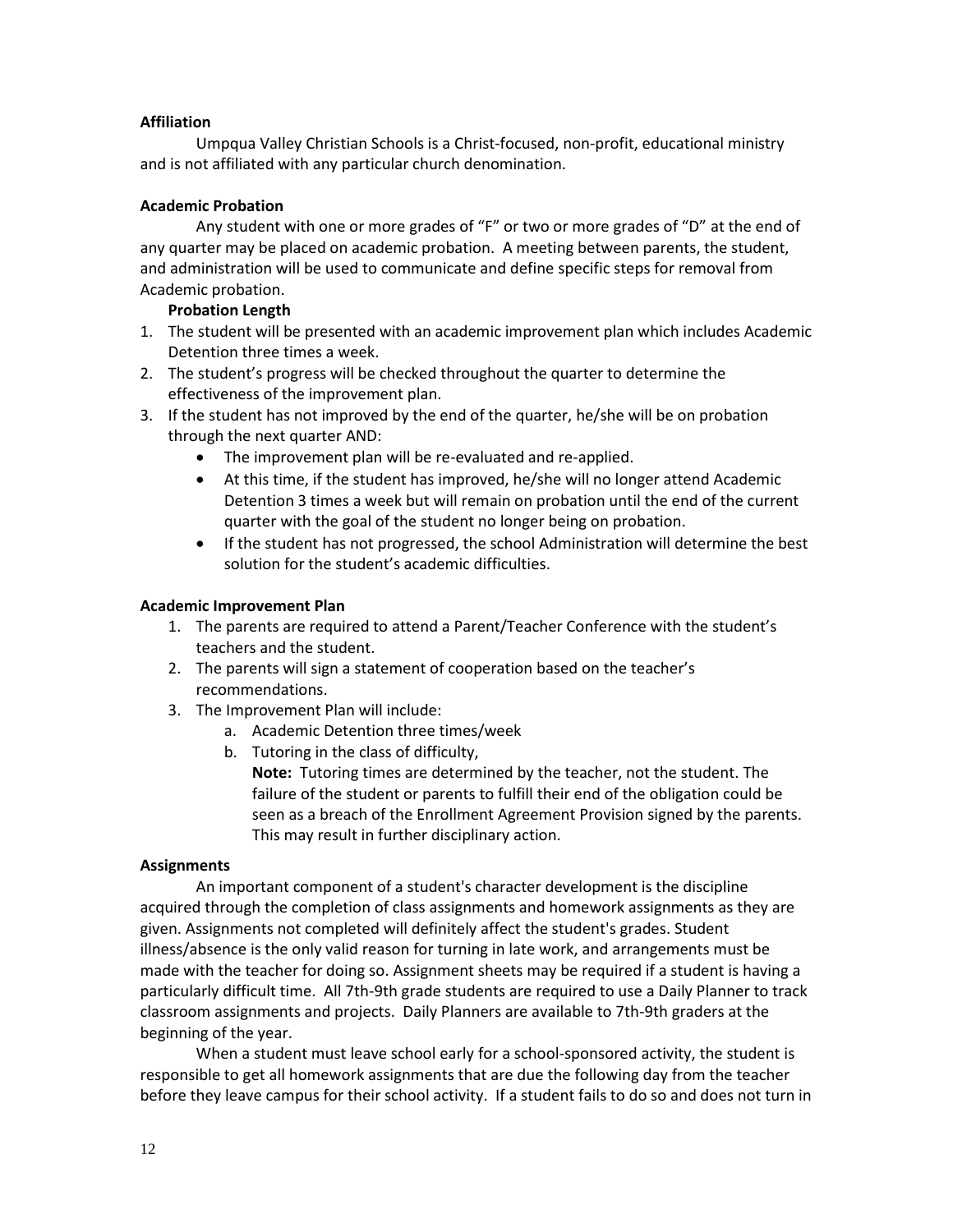the required homework on the following day, that student will receive a "0" for that assignment. There will be no makeup work unless the teacher of that class approves. Students are not to interrupt class time to get assignments.

# **Athletics**

UVCS considers our athletics programs to be "co-curricular". We value sport as part of the spiritual, social, and physical development of our students. Umpqua Valley Christian Schools encourages parents to enroll their Elementary aged school children in local city recreation programs. These centers provide a large variety of athletic programs to meet every child's needs. There are occasions in which UVC has enough students sign up for girls and boys basketball, soccer, volleyball, and baseball, and therefore we may have our own team in those leagues. If such is the case, even though it is a city league, all school guidelines are expected to be followed. For more information, contact your local recreational center (YMCA, Douglas Recreation) or contact the UVCS Athletic Director. There are five reasons we participate in sport at UVC.

- 1. To proclaim the gospel of Jesus Christ in word and deed.
- 2. To build godly character qualities in our athletes, such as …
- Responsibility
- Teamwork Respectfulness
- Dependability Thoughtfulness
- **•** Compassion
- Determination

 Leadership Helpfulness

- Initiative
- - - -
- 
- Orderliness
- 3. To glorify God with the gifts and talents he has given our staff and student body.
- 4. To pursue excellence and the enjoyment of sports for the glory of God.
- 5. To promote the development of UVC's Student Outcomes in the lives of our athletes.

# **Athletics Eligibility (See: Athletic Eligibility Form APPENDIX 1)**

# **A student will be eligible to participate in athletics:**

- 1. Providing none of his/her grades at the end of the quarter is an "F" or two or more grades of "D", AND his/her grade point average is 2.3 or higher.
- 2. Providing sport fees have been paid for the particular sport
- 3. Providing that documentation of passing a physical examination is on file in the school office. All students involved in any Umpqua Valley Christian Schools' athletic program are required to have a current sports physical on file in the school office releasing them for participation. Physicals are valid for two years.

**A student is considered ineligible if any of the above three requirements are not met.** 

- **Attentiveness**
- Diligence
- Cooperation
- Wisdom
- Honesty
- Self-control
- Forgiveness
	-
- 
- -
	-
- Honor
- 
- - Obedience
- Perseverance • Service
- 
-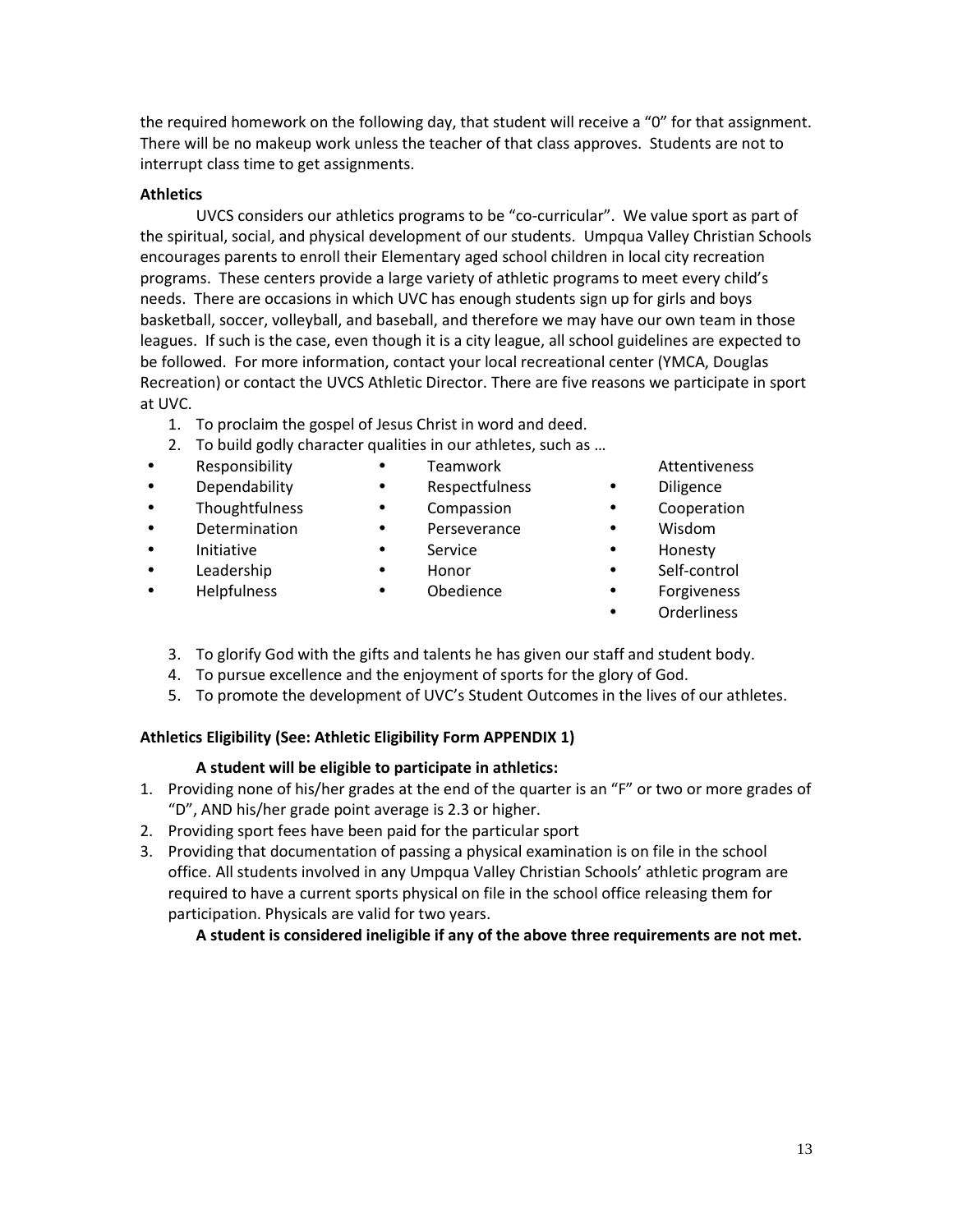### **Athletic Eligibility – Process (Mid-Quarter Check)**

One week before each mid-quarter, student's grades are checked for eligibility. Students who are considered ineligible will have one week to make up any failing grades.

The student athlete will be able to practice and play for that one week after the midquarter check.

If still failing after one week, the student athlete is ineligible until the next grade check. (See athletics Calendar for mid quarter grade check dates.)

#### **Athletic Eligibility – Year-to-Year eligibility**

At the beginning of each school year, eligibility will be carried over from the end of the quarter of the preceding year. If a student did not meet the criteria in the final quarter of the previous school year, then he/she will be place on week to week eligibility watch.

#### **Athletic Eligibility – Other Notes**

When a student is ineligible, this means he/she may attend practice with his/her team but cannot join the team for any games (home or away) while ineligible. However, if a student is performing in a play, singing in the choir, or playing in the band and these activities are required for the student's grade in that class, then eligibility rules do not apply.

The Athletic Director is responsible for notifying all coaches of students who are ineligible.

#### **Attendance (See Attendance Policy – APPENDIX 9)**

Because the primary purpose of Umpqua Valley Christian Schools is to provide a Christfocused education for its students, we believe that student attendance in the classroom for instruction is essential. Classroom instruction involves much more than just the material that the students can read on their own.

Parents, you must know that if you wish to remove your child(ren) from classes for a considerable length of time, you will jeopardize your student's capability of acquiring the education necessary to complete a class with a passing grade. Of course, teachers will work with a student who is experiencing an ongoing illness. RenWeb is vital to students on a daily basis and more so for students on extended leave.

#### **Birthday Party Invitations**

In order to be sensitive to needs of all students, party invitations must be mailed or phoned unless *ALL* of the class is invited or if it is an all-girl party or all-boy party.

#### **Bullying - (See: Bullying Assessment Flowchart – APPENDIX 2)**

Bullying is a serious offense and creates an environment that is not safe for students to apply their energy to learning. At UVC, when defining bullying, we look for signs of Aggression, Dominance, and Persistence. Please follow the UVC Bullying Assessment Flowchart to help define actions of students that seem to intimidate and make the environment unsafe for others.

Do not allow any student to be picked on or ridiculed in any way; act very decisively on this. Our students deserve an emotionally and physically secure environment.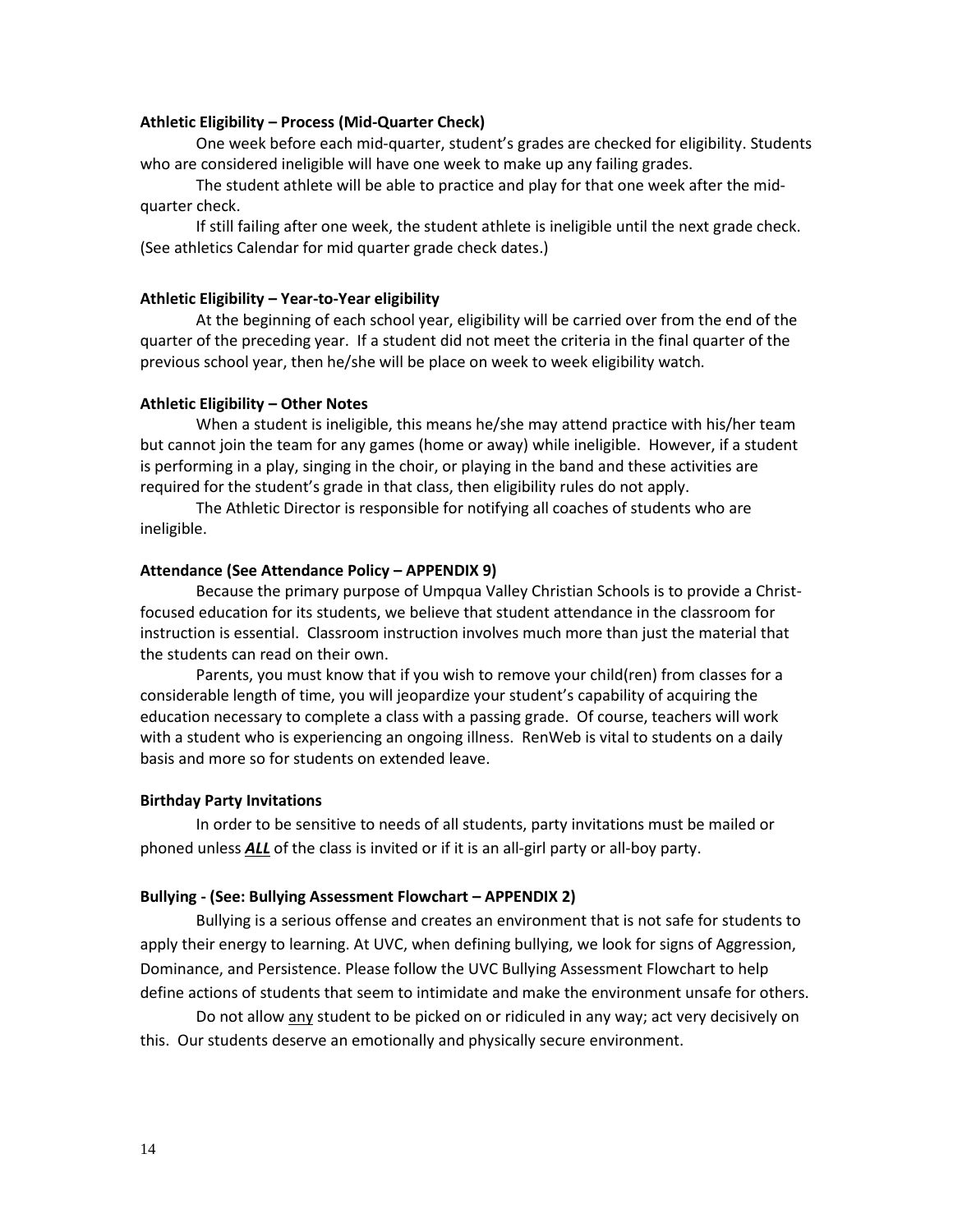#### **Bus Program**

Costs are posted on the website www.uvcs.org and are available in the office. For your convenience, the bus fee can be included with your tuition payment. (Example: when you send in August tuition payment, send in September bus payment.)

#### **Bus - Late Drop-Off/Pick-Up**

It is required that parents promptly pick up their child(ren) from the designated drop-off point. If parents fail to arrive at the pickup point within ten (10) minutes after the bus is scheduled to arrive, the student (under age ten) will be kept on the bus and return to school for pick up by parents at UVC. Students (under age ten) are not to be left unattended at any dropoff site for any reason. If you will be having your child(ren) walk home from a drop-off point, please provide a note to the bus driver. This note will be kept on file at the school.

#### **Bus - Stop Locations**

UVC has three bus pick-up/drop-off locations:

- Wellspring Bible Fellowship 2245 NW Kline St.
- Buy 2 Market 4446 Old Hwy 99 South. (Green)
- Boys and Girls Club **Afternoon Drop Off Only**, 1144 Cedar Street

# **Calendar**

The school calendar is published on the UVC website, and can easily be synced with most smart phones calendar apps. Visit [www.uvcs.org/calendars/.](http://www.uvcs.org/calendars/) The Year At a Glance calendar can be found on the website (download at [www.uvcs.org/calendars/yearataglance.cfm\)](http://www.uvcs.org/calendars/yearataglance.cfm) or you may pick one up in the office.

#### **Chapel**

Chapel is scheduled weekly on Wednesday mornings. These worship services consist of a time of praise through song, drama presentations, small group time, and/or teaching from the Word of God. UVC chapels are generally led by the Head of School, and accompanied by student leadership teams who serve on the worship team. Many times we will invite guest speakers, guest actors, or other ministries to enhance our worship service. Our purposes for chapel are to encourage students to grow in their relationship with Jesus by challenging them to passionately pursue Him in every area of life.

#### **Class Expectations – General**

UVC teachers will communicate their individual classroom expectations at the beginning of each quarter. Although these will not deviate from the general expectations, students will need to understand that each teacher may have different classroom expectations.

Students should accept responsibility for their behavior, and perform to the best of their ability in all areas. Students should respect those in authority, fellow students, and the property of others. Teaching submission to authority, and ultimately to God, is imperative in order to guide our students toward full Christian maturity. A student's attitude toward authority is perhaps the most important factor governing his success in school and in life.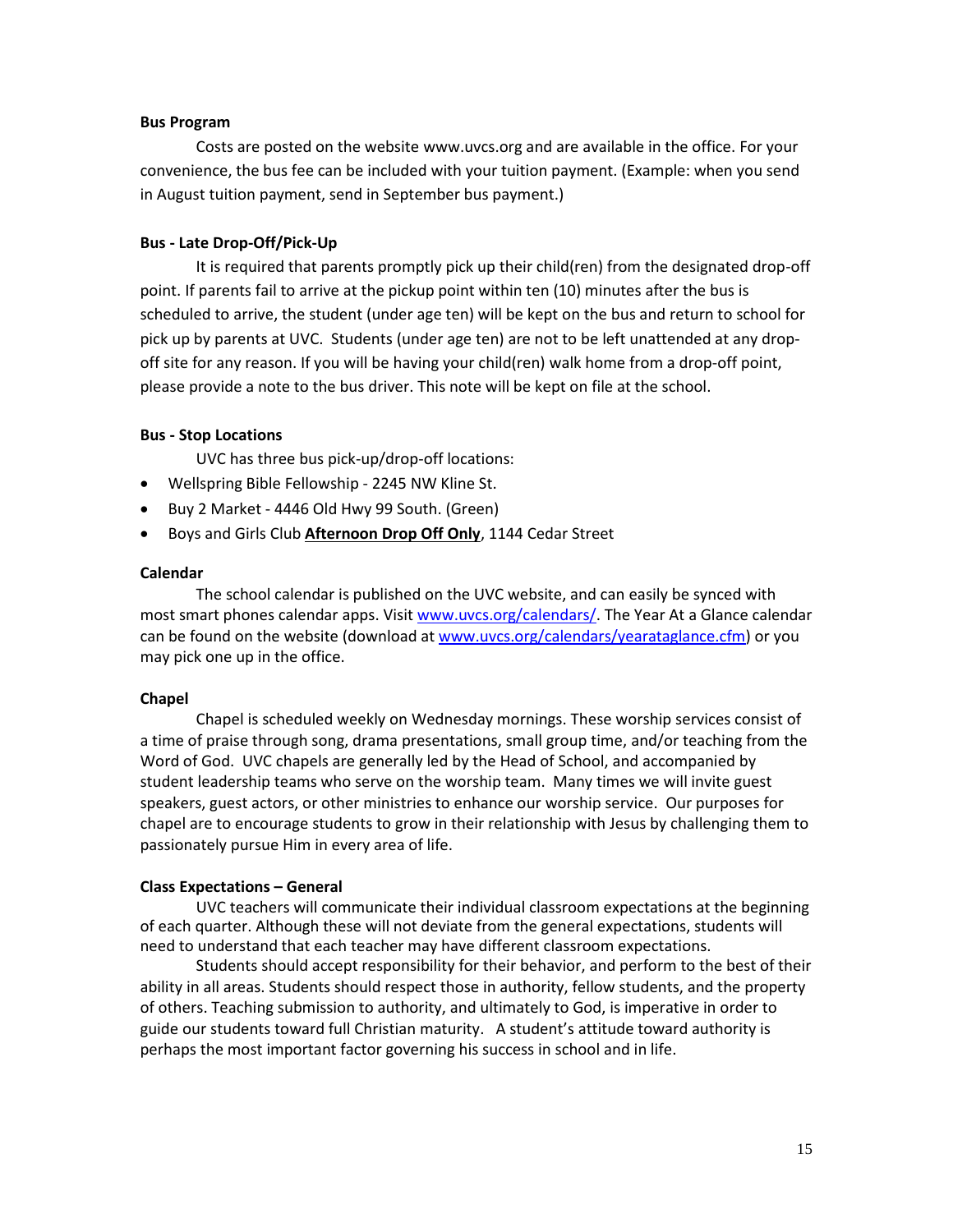#### **Class Expectations – Behavioral Notice Procedure (See: Behavioral Notice Slips APPENDIX 3)**

In order to be successful, discipline must be regular and anticipated. If staff does not take seriously the consistency needed for successful school management, then students likewise will not take the need for discipline seriously. The following four steps of Behavioral Notice Procedure are to be consistently applied across all Secondary Classrooms.

- 1. If a Category 1 offense (Correction) occurs during class time a *Behavior Notice Step 1*  **Slip** is to be filled out and given to the student. The student must return the slip with their response and signature. (This communication happens in class as a warning. No communication is sent home to parents.)
- 2. If improvement is not made, a *Behavior Notice Step 2 Slip* is to be filled out and given to the student. The student must take this slip home to parents, have it signed by parents, and return it to the teacher the next day. (This communication is also logged into RenWeb, triggering a message home.)
- 3. If inappropriate student behavior is still not corrected, the student will be given *Behavior Notice Step 3 – Self-Evaluation of Classroom Conduct* form. The student is to take the next few minutes in class to fill out the form and return it to the teacher. If the student is able to correct behavior based on the *Self-Evaluation* no further action is needed. If, however, the problem has not been effectively corrected, this form will be sent to the Head of School, and copy sent home to parents. (This communication is also logged in RenWeb.) The student will be sent to the office to discuss conduct and discipline with the Head of School, including but not limited to, single or multiple day after school detention.
- 4. If after this process, student behavior has still not improved, *Behavior Notice Step 4* will be sent home. Parents must meet with the Head of School and define steps for correction via the UVC Behavioral Probation (including possible suspension).

#### **Class Expectations – Cell Phones/Personal Devices**

Cell phones (and any other personal devices, including but not limited to, iPods, MP3 players, Apple Watches, Bluetooth headphones, or earbuds) are expected to be off during school hours. Cell phones are not allowed between classes or at lunch. If cell phones/personal devices are seen in use during school hours when they are not supposed to be out, the cell phone/personal device will be confiscated. **Confiscated phones/personal devices must be turned in to the office. Confiscated phones/personal devices are signed out by parents only.** 

*Students* may use their cell phone *before* 8:00am and *after* 3:00pm on campus. Students may also use their cell phone if directed by a teacher in the classroom for a specific classroom activity.

#### **Class Expectations - Curriculum**

Curriculum is researched and chosen in collaboration by department heads, the Curriculum Committee, and Head of School. Extra-Curricular resources used as a regular part of the curriculum are approved by the Curriculum Committee. One-time use supplements are to be brought before the Curriculum Committee Chair.

At UVC it is important that when we consider curriculum, we remember that curriculum is all of the ways that we purpose to educate and disciple students from a biblical worldview. It helps to articulate the four following areas in which curriculum can be classified.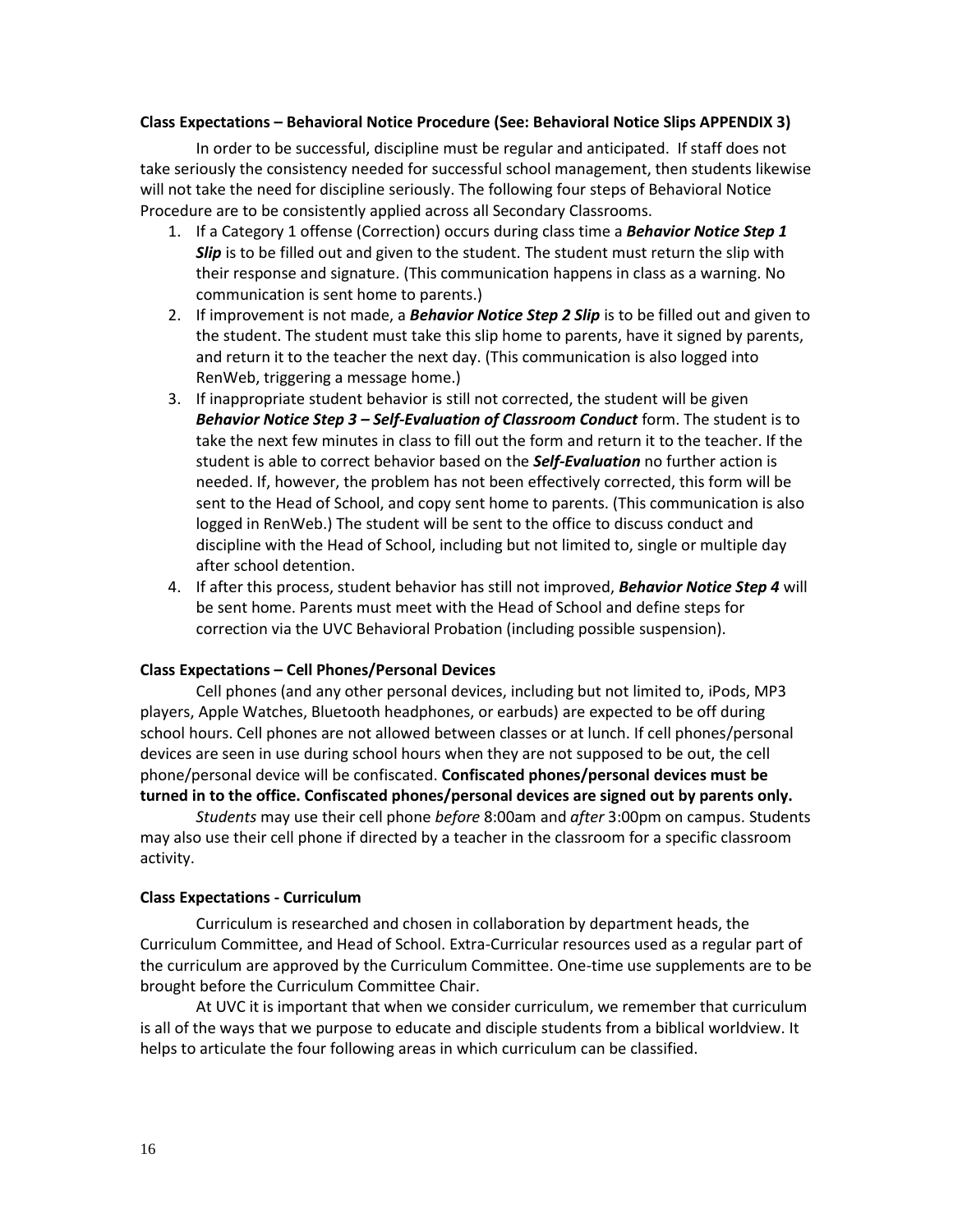**Explicit Curriculum** - These are the purposed standards we expect students to meet, the stated outcomes we desire students to achieve, and the specific explicit facts we want students to know upon completing their High School career at UVC. (Indiana State Standards, Expected Student Outcomes, Class coursework, Exams, etc.)

**Null Curriculum** - As a Christian school we believe that when Adam and Eve sinned by eating of the Tree of Knowledge and Good and Evil, mankind's eyes were opened to many things that God did not intend for us to know yet. There are things that we choose to not teach. We do not teach that evolution is true. We do not teach that you must follow your heart and all will turn out well for you. We do teach about the enemy's tactics for attacking us. We teach about evolution and how to refute it factually. As a private Christian institution, it is our prerogative to not teach certain things; null curriculum.

**Co-Curricular Activities** - Often referred to as Extra-Curricular activities, UVC provides opportunities for students to engage in learning activities outside of the classroom. To say that they are extra-curricular supposes that they are not necessary to the development of the student. Though a student can complete high school with out being a part of them, sports teams, clubs, and community service involvement provide the opportunity for close discipleship with coaches, and perspective outside of the students normal classroom activity. At UVC Co-Curricular Activities address the student as a whole person, not just a body in a seat.

**Implicit Curriculum** - There are things that cannot be learned from a book. Christ's model for teaching was to disciple 12 men closely and passionately. In order to protect the mission of UVC we employ only those teachers that are devoted followers of Jesus Christ. They not only profess Christ as their savior, but also seek Him in their own Church community. It is these individuals who have also been trained to teach that the student are in contact with in every class. By allowing for the interaction with mature Christian teachers, the students are engaged every day in a culture characterized by grace, truth, and love as we all wrestle out our Salvation.

#### **Class Expectations - Discipline Policy – (See Discipline Policy APPENDIX 4)**

Conduct honoring to Christ is expected of all students at Umpqua Valley Christian School at all times. Students are expected to adhere to the rules and regulations, which are in keeping with the purpose of an educational institution. Each student is a representative of our school and our Lord wherever he/she may be.

Umpqua Valley Christian School is a discipleship school, committed to using corrective discipline in a godly way to help students grow and mature spiritually, academically, emotionally, and physically. It does not mean that corrective discipline is the sole focus of our school; rather, it is one piece of a scripturally balanced approach to educating and training students in a culture that is increasingly hostile to accountability, structure, and order.

Although Umpqua Valley Christian School recognizes that we have no direct control over the student when they are away from school, any major violation of accepted behavior for UVCS students may still be considered grounds for disciplinary action. The testimony of a student's conduct when at school or in the public eye is a testimony which reflects upon Christ and Christians in general and UVCS students and the school in particular.

#### **Class Expectations - Dress Code (See: Dress Code Policy APPENDIX 5)**

#### **Class Expectations – Gum**

Chewing gum is not allowed on campus.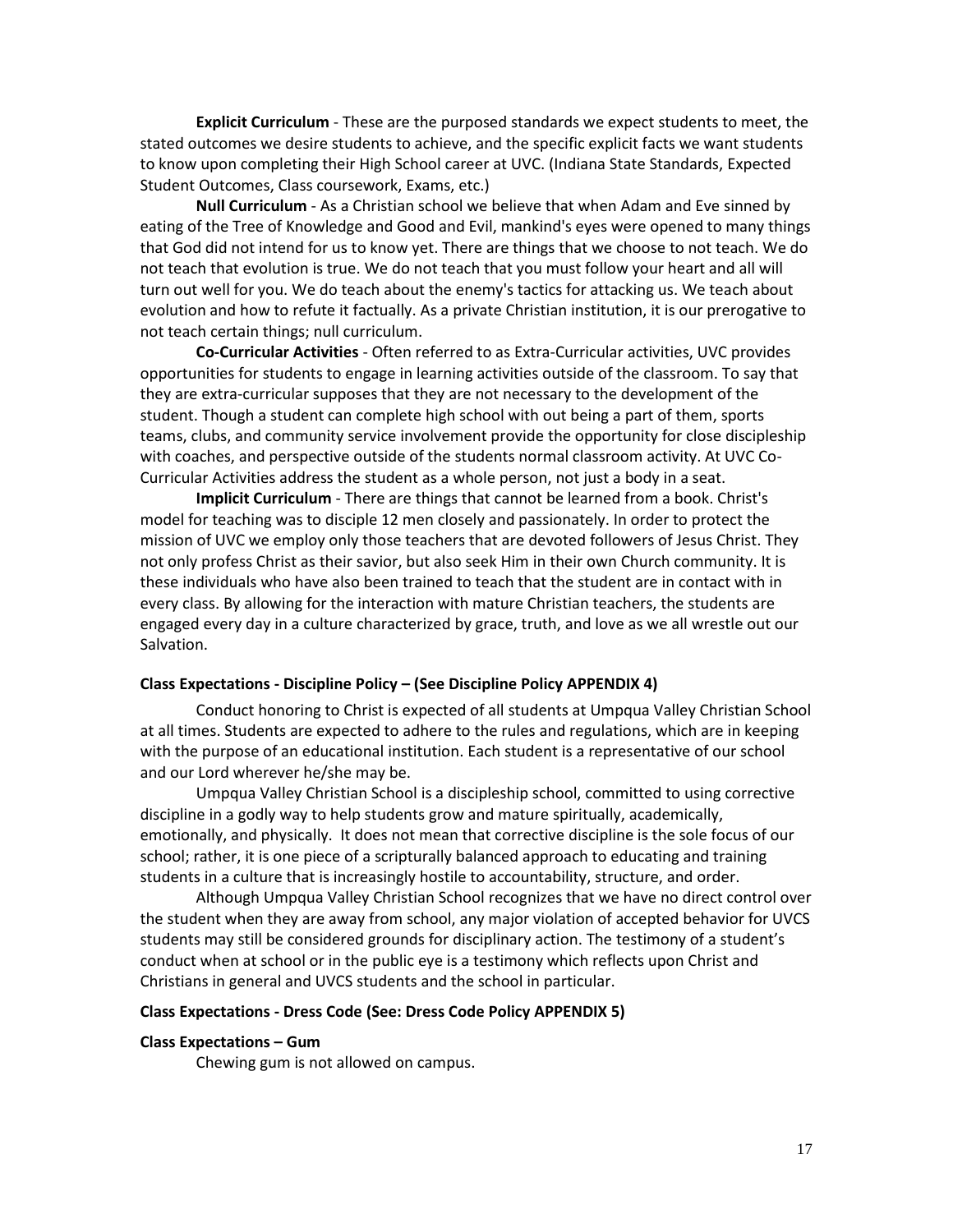#### **Class Expectations – Instructional Methodology**

UVCS wishes to encourage and promote in its students the desire to learn. This desire to learn is often activated by the motivational attitude of the teacher. Classroom activities are organized to provide a differentiated balance of listening, observation, expression, creativity, and physical activity. Pupils may be grouped for instructional purposes.

#### **Class Expectations – Prayer**

Prayer time in the classroom often provides opportunity for students to share personal needs such as a death in the family, a serious illness, accident, or injury. Please instruct students on discretion when personal information is shared for the purpose of prayer that it does not become information for gossip. Sensitive material that arises in class during prayer may be shared with administration for further communication with parents.

#### **Class Expectations – Syllabus**

Secondary teachers are required to give students/parents a syllabus for each class on the first day of school. The syllabus outlines for students and parents the expectations for behavior, classroom procedures, classwork and homework, tests and quizzes, end of semester finals, extra credit, and how students will be graded.

#### **Class Expectations – Textbooks**

It is the responsibility of the student to keep textbooks in good condition. At the end of the school year, teachers will evaluate the condition of student textbooks and charges will be assessed for lost or damaged books.

#### **Class Scheduling**

Students will create a class schedule in consultation with the school Registrar based upon the availability of classroom seating. Please understand that not all students will be able to receive all the classes they want due to classes being full. Priority is given to graduating seniors. Students have until the end of the second week of school to make any changes to their schedule. **At the beginning of the third week of school, ALL schedules are permanent and no changes will be made unless conflicting circumstances are involved.**

#### **Crisis Management Plan (CMP) – General Safety**

Each classroom should have a copy of the *Crisis Management Plan – Teachers Edition* located near the door. Notify the office if your class does not. In order to ensure that the environment is healthy for students to learn, we follow the following safety guidelines.

#### **CMP - Bomb Threat**

In case of a bomb threat, the building will be evacuated following the same procedure as for a fire. No student or staff will return to the building until proper authorization is received from local police.

#### **CMP - Child Abuse Prevention/Mandatory Reporting**

UVCS is required to offer child/sex abuse prevention training for staff each year. This is done through Safe Schools and other training opportunities as provided. UVCS is also required to report any indication of child abuse to the proper governmental authority of the State of Oregon when UVCS has cause to believe that a student's physical or mental health or welfare has been or may be adversely affected by abuse or neglect. UVCS is expected by its families to communicate with them regarding the well-being of their children.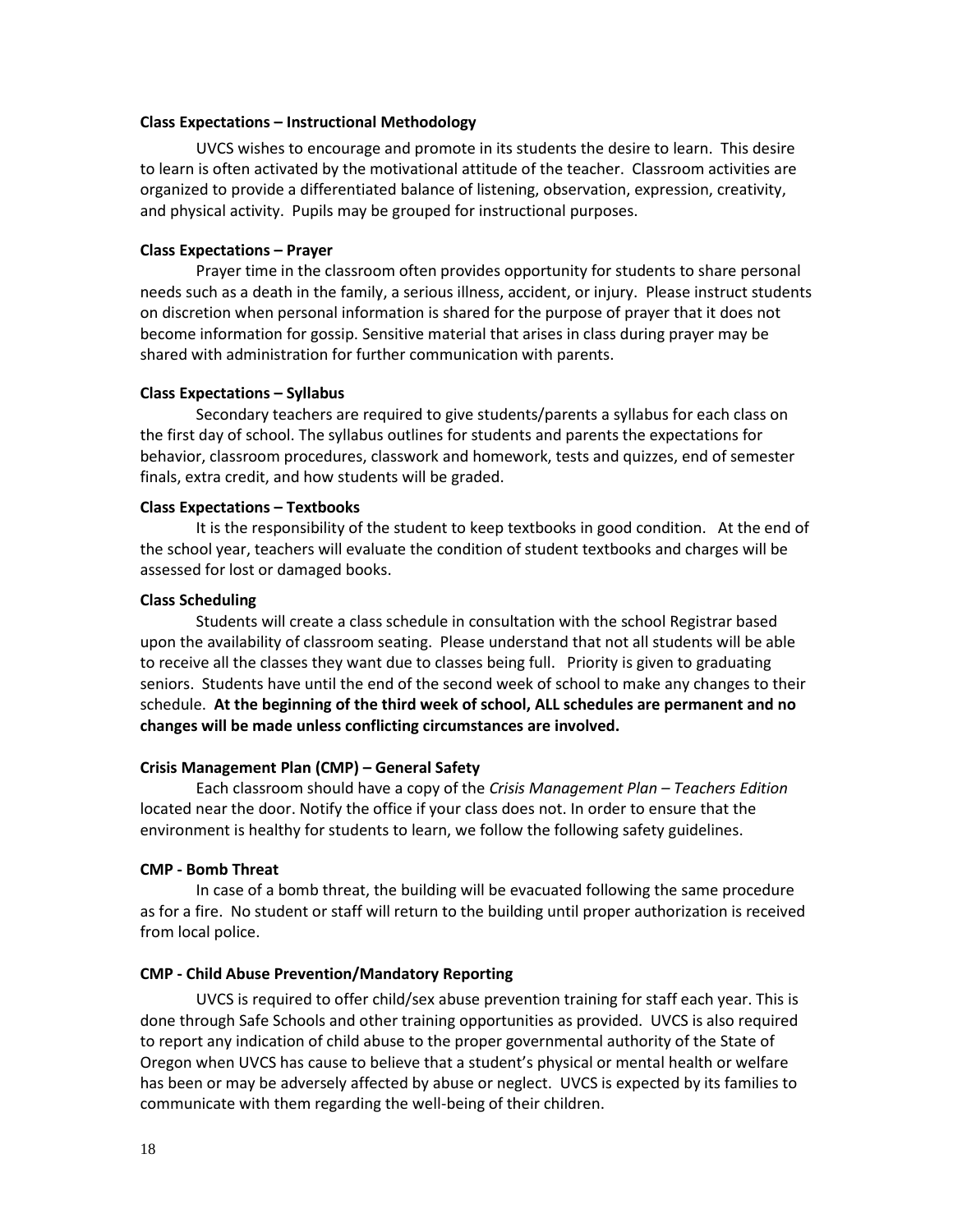# **Procedure:**

If an employee suspects sexual or physical abuse, or is told by a student of sexual or physical abuse, that teacher is required to do the following;

- Take the threat seriously.
- Do not leave the student alone.
- Isolate student from peers if possible.
- Notify the Head of School.

**Actions taken by the administration vary but are determined such that UVC maintains compliance with Oregon Child Abuse Reporting Law (ORS 419B).**

#### **CMP – Evacuation**

In the extreme case of evacuation, UVC students will be bused to the Douglas County Fairgrounds for reunification with families.

# **CMP - Fire drills**

Fire Drills will be practiced with staff and students on a monthly basis and are initiated by the fire alarm. All students and staff should proceed in a brisk and orderly manner to the southwest corner of the main parking lot (normal drill area). Teachers will take class roster, as the potential for needing to account for individual students is always present.

# **CMP – In-Class Crisis**

In the case of an in-class crisis (fighting, injury, intruder, etc.) that UVC teachers deem unsafe or traumatizing for students, teachers are asked to remove the students from the classroom and enter an adjacent classroom. Teachers then communicate with the UVC office and as soon as possible.

# **CMP – Lock-Down Procedure**

Lock Down protects students and staff from threats on campus. There may be cause for evacuations, but it may be more dangerous to evacuate than to stay in a locked, secure room. Lock down on campus could occur for many reasons including natural disasters, severe weather, criminal threats, and bomb threats, nearby police activity, hostile or threatening intruders on campus, chemical spills or gas leaks.

Lock-down drills will be conducted on a semester basis, and initiated by intercom announcement of "Please initiate Lock-Down Procedures."

# **CMP – Strangers/Visitors**

When a visitor is on campus, he/she must wear a visitor's badge. All staff is issued photo-identification and they are to be worn at all times on campus. All non-staff visitors will sign in at the school office and wear a visitor's badge when visiting or assisting at the school during the school day. Staff is instructed to contact, report, and identify all non-staff adults or potential strangers on campus.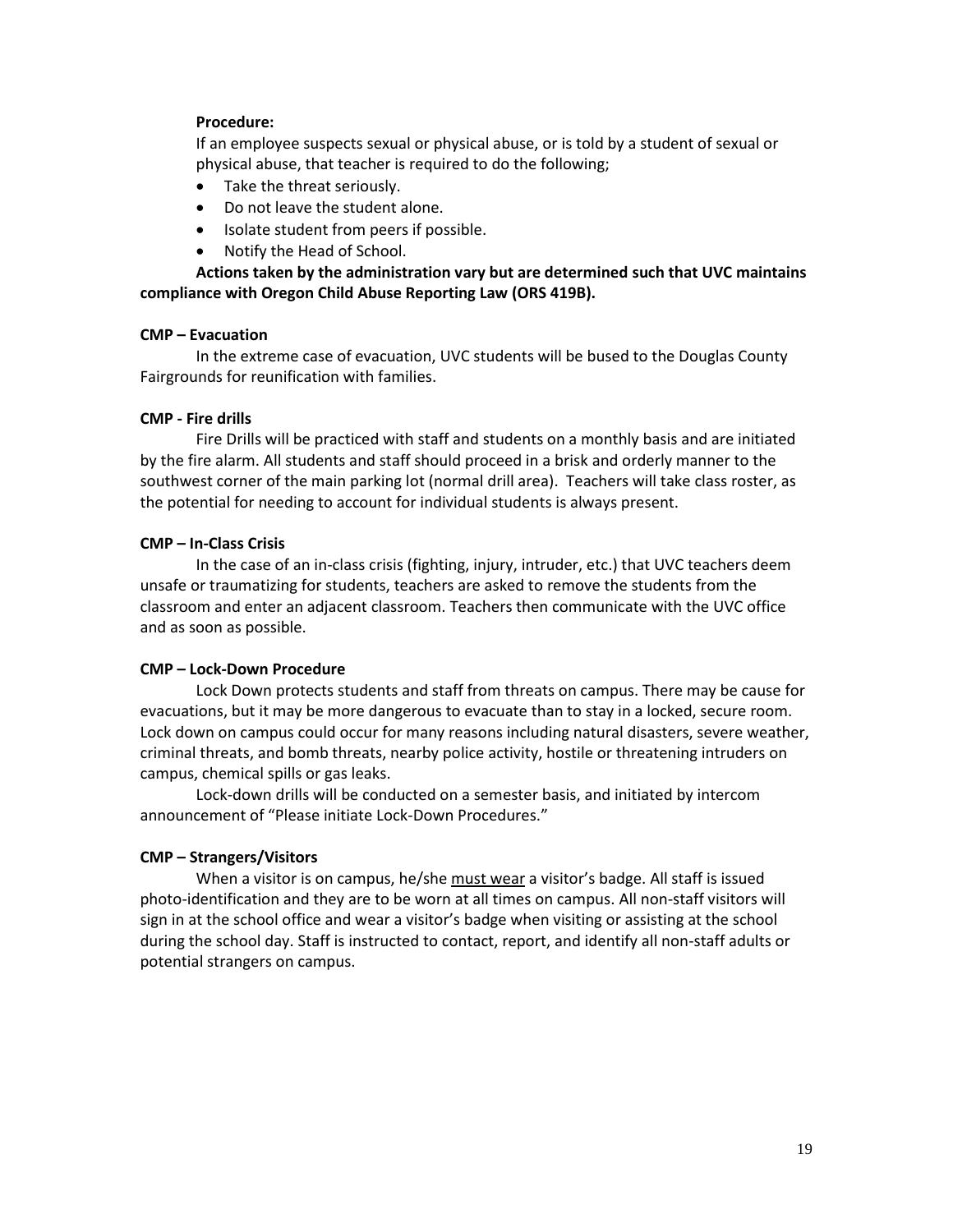# **CMP - Suicide**

Any indication of suicide consideration or attempt must be reported to the Head of School. Crisis Management Plan steps will be enacted to ensure the safety of all students. This includes all of the following:

- A student talking about thoughts of death, dying, or suicide
- A student writing about death, dying, or suicide
- A student reporting another student talking or writing about death, dying, suicide, or attempts of suicide

# **Criminal Background Checks**

Any parent volunteering to drive for a school activity and/or participate in ANY other school related volunteer capacity must undergo a criminal background check at the school's expense.

# **Code of Conduct - Teacher**

# **Principle I: Professional Ethical Conduct**

The Christian educator should endeavor to maintain the dignity of the profession by respecting and obeying the law, demonstrating personal integrity, and exemplifying honesty.

- 1. The educator shall not intentionally misrepresent official policies, procedures, or beliefs of UVCS and shall clearly distinguish those views from one's personal attitudes and opinions.
- 2. The educator shall honestly account for all funds committed to one's charge and shall conduct one's financial business with integrity.
- 3. The educator shall not use institutional or professional privileges for personal or partisan advantage.
- 4. The educator shall fully subscribe to the purpose, mission statement, and philosophy of UVCS.
- 5. As an employee of UVCS, the educator shall manifest a positive role model patterned after that of Jesus Christ.

#### **Principle II: Ethical Conduct toward Parents and Community**

The Christian educator, in fulfilling citizenship responsibilities in the community, should cooperate with parents and others to improve the school.

- 1. The educator shall not interfere with a colleague's exercise of citizenship and political rights and responsibilities.
- 2. The educator shall make reasonable effort to communicate to parents the information which should be revealed in the best interest of the student.

#### **Principle III: Ethical Conduct toward Students**

The Christian educator, in accepting that position of responsibility, should measure success by the progress of each student toward realization of his potential as an effective ambassador of Jesus Christ.

1. The educator shall deal considerately and justly with each student and shall seek to resolve problems, including discipline, according to Biblical principles, School Policy, administrative procedures, and state laws.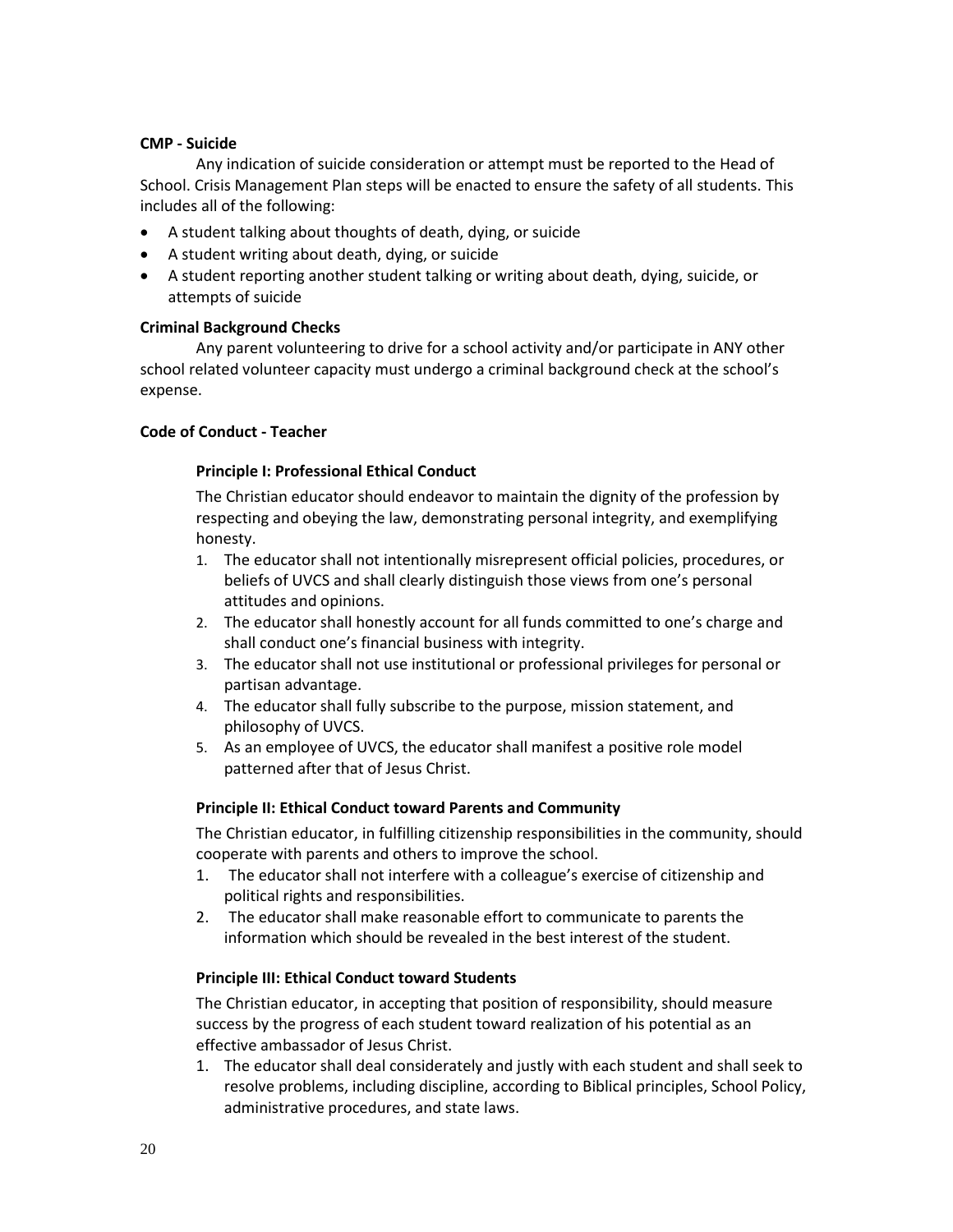- 2. The educator shall not intentionally express to students remarks of disrespect, discourtesy, or sarcasm.
- 3. The educator shall not reveal confidential information concerning students unless disclosure serves professional purposes or is required by law.
- 4. The educator shall make reasonable effort to protect the student from conditions detrimental to learning, health, or safety.
- 5. The educator shall endeavor to present facts without distortion.

# **Code of Conduct – Student**

Students are expected to:

- Willingly abide by all policies and procedures outlined in this handbook, in the classroom, and athletic team rules
- Accept responsibility for their behavior
- Perform to the best of their ability in all areas
- Have a considerate and respectful behavior toward adults and peers at all times.
- Refrain from shouting, pushing, or shoving at all times.
- Respect those in authority, fellow students, and the property of others
- Not open any locker other than one's own. Each locker is to be used only by the student assigned to it.
- Practice quiet, respectful behavior in the lunch areas as well as classrooms. Students are to eat without playing with their food and are to clean up after themselves.
- Follow appropriate classroom attire guidelines.
- Support Umpqua Valley Christian Schools' goal of promoting wholesome friendships among its students. In keeping with this goal, exclusive relationships of any kind, including cliques and boyfriend-girlfriend relationships, are not encouraged. Exclusive groups, clubs, and gangs will not be permitted. Public displays of affection between boys and girls, including inappropriate hugging, hand-holding, and kissing, are not appropriate.

# **Contacting Your Student**

All messages to students are taken through the school office (679-4964 or 679-6248). Please DO NOT expect to text message your child during class time. Phones are required to be off during school hours. If you need to communicate with your child in an emergency, please contact the office and we can immediately get a message to your child. Please encourage your student to plan ahead so they do not have to call home.

# **Contacting Teachers**

Many teachers provide direct contact phone numbers in their syllabuses. Every teacher at UVC has a personalized uvcs.org email formatted first initial, last name @uvcs.org. (e.g. aarmstrong@uvcs.org) You may also contact teachers through the main office transfer system at 541-679-4964

Teachers may find time to reply to messages during school hours; however, they rarely have time for a full meeting during school hours. **If you need to meet with a teacher, please send them an email stating about what you would like to meet, and schedule a time to meet.** 

Setting a time to meet allows teachers to be able to focus on questions regarding your student, as well as gather resources to answer questions you may have.

If the teacher is not able to answer your questions, or you as a parent you continue to have concerns, please contact the Parent Service Program Representative. (**See Parent Service Program and Process.)**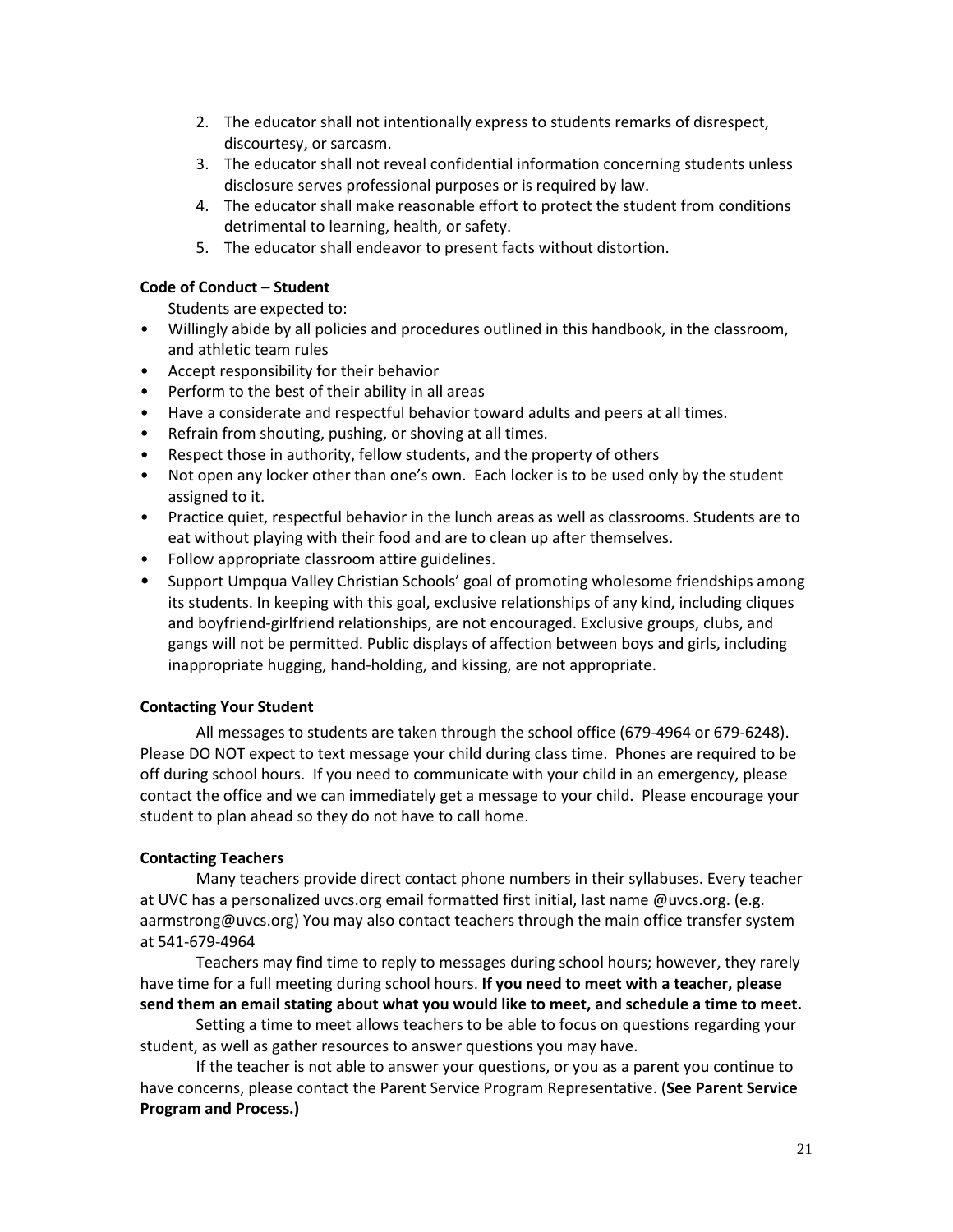#### **Daily Planners**

At the secondary level (beginning with  $4<sup>th</sup>$  grade), students are given and expected to use Daily Planners. As teachers we want to train students on life skills associated with their responsibilities. At this time in life, student's responsibilities revolve around school class work and homework. Please instruct and allow time for students to employ their Daily Planner. This tool often works well in conjunction with RenWeb for students to keep track of due dates for their assignments.

#### **Enrollment (Re-Enrollment)**

Enrollment (Re-Enrollment) packets are available online at uvcs.org or they may be picked up in the school office.

#### **Field Trips**

Teachers are encouraged to plan appropriate field trips. Field trips for a class are an essential learning tool and each student is required to attend with exception granted only by the administration. The field trip, like any good lesson, requires careful planning. Because it is removed from the school environment, it necessitates administrative and behavior suitable for the occasion, and sufficient orientation to ensure the most effective learning outcomes. Process begins with Head of School approval using a Program Planner.

All students are required to have a **signed permission slip** from their parent or guardian before being permitted to attend field trips. A charge for expenses may occur on such trips, but the parent will be notified in advance of such costs.

#### **Finances**

#### **Diagnostic Testing Fee**

Each student is diagnostically tested to determine appropriate grade level placement at UVC. A fee will be assessed prior to the administration of the diagnostic testing. The cost for K4-6th grade is \$25.00. The cost for 7th-12 grade is \$50.00

#### **Late Fees**

A \$25.00 late fee will be charged to your account if tuition payment is not received by the 10th of the month.

#### **Tuition and Payments**

See the Tuition Fee Schedule on the website uvcs.org for detailed information and payment plans. Tuition Fee Schedules are also available in the UVC Office.

#### **Head Lice Infestation**

In the event of head lice being found, even if there is just one case, the parents will be called, and the child will be sent home for treatment. All eggs which are attached to the hair must be removed prior to the child returning to school. When the child returns to school, she/he will be checked again. If the child is again found to have lice and/or lice eggs, a doctor's note is required stating the child is lice/egg free before he/she may return to school.

#### **Homework – Guidelines**

Homework is part of the evaluation of the student's learning and falls into two categories.

**1.)** Assignments given time in class to work on (guided practice), but not finished in class.

**2.)** Assignments given specifically to be worked on outside of class time.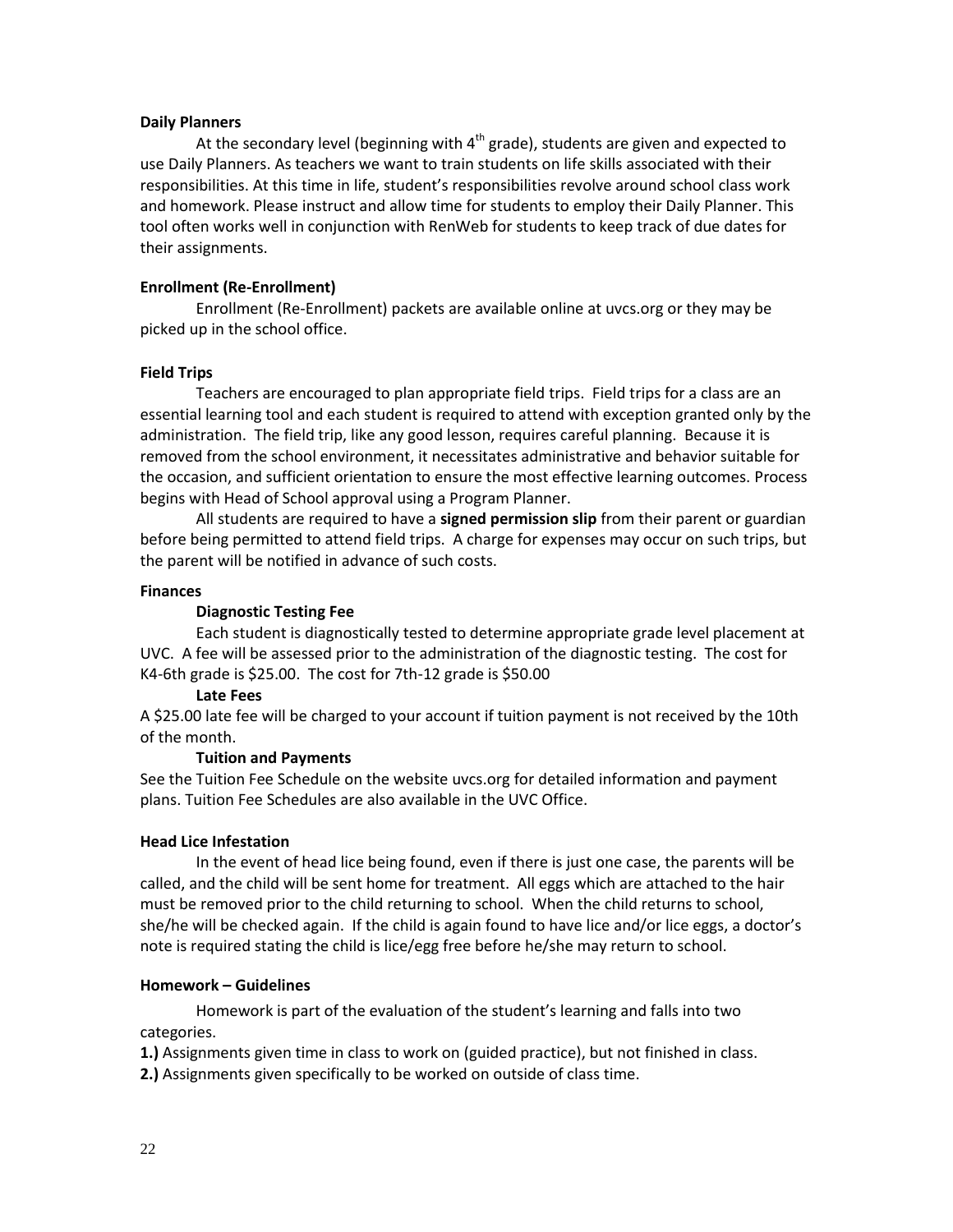UVC values time spent with family. If we are to partner with parents, then disproportionate amounts of time spent on homework is a hindrance to family time. Time spent on homework each night is dependent on the age of the student, after school schedule, study skills, ability of each student, and rigor of courses. Considering the many variables in each family's situation, the following guidelines have been developed for teachers with regard to homework.

- Homework should grow logically from classroom instruction.
- Rubrics should be given whenever possible to outline the following for long-range projects.
	- o Clear expectations
	- o Specific objectives (The Student Will Be Able To …)
	- o Clear processes
	- o Due dates
- Homework should not be given for merely "busy work"!
- Homework should not be given as a disciplinary measure!
- Teachers should **minimize** homework to that which is absolutely necessary on weekends, holidays, vacations, and evenings with special school/church activities for all grade levels. Family time should be encouraged during these times.

#### **Homework – Athletics (Direct from Attendance Policy 7.4)**

Students missing class due to school-sponsored activities during class hours (UVC athletics, practices or games, class field trips, special assemblies, serving hot lunches, working the mini-mart, etc.) must have already completed homework due that day and turn it all in before they leave for their school-sponsored activity or on the day they return to class after the school-sponsored activity (at the teacher's discretion).

# **Homework - Extra Credit**

Students often ask for extra work in order to improve their grades. There is a fallacy in this request. If the student is not doing well with the regular work, how can the student do better with a greater quantity of work? Teachers may, at their discretion, allow a student to repeat an assignment, redo an assignment in a different format, or otherwise individualize a previous assignment in order to replace a low grade. Extra credit work, on the other hand, may be offered to an entire class at the teacher's discretion to be no more than 3% of the course points. Extra credit in RenWeb must not be set up as a specific category. It will skew the grading system.

#### **Illness**

Students must be fever-free for 24 hours before returning to school after a sickness. If a child has a fever or any other symptom of illness, he/she should NOT be brought to school. If your student is able to be at school, participation in PE is expected. In circumstances where activity must be restricted, a parent's note is necessary. If activities will be restricted for more than three class periods, a doctor's note is needed.

#### **Immunizations**

Oregon State Law requires that children entering Oregon schools for the first time must be completely immunized. Students who are Oregon residents should have all immunizations updated regularly. This applies to public, private, and parochial schools. The law requires parents to present one of the following forms to the school: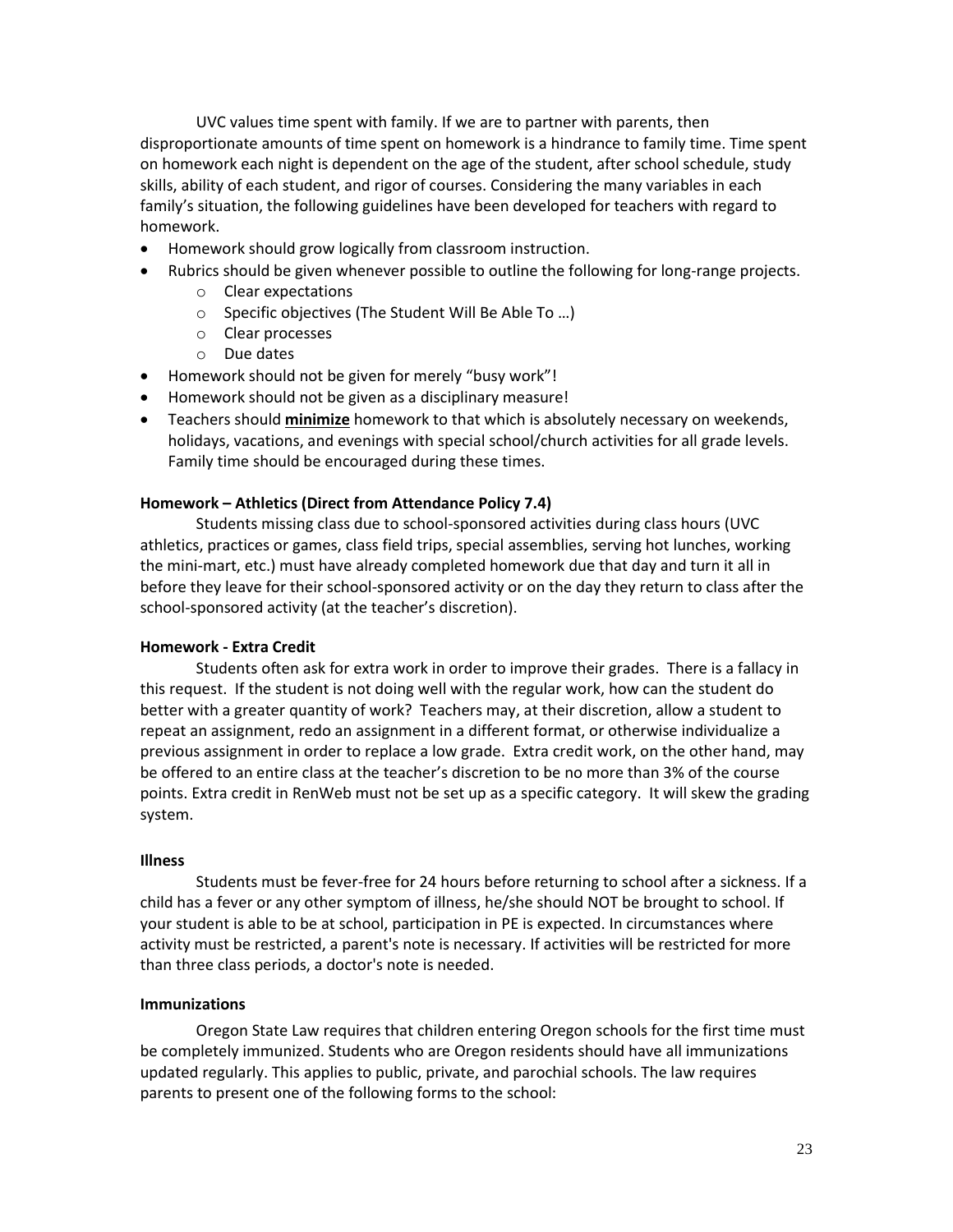1. A Certificate of Immunization Status signed by a physician or Health Department official stating that the child has received all required immunizations, OR

2. A Certificate of Immunization Status indicating, in the appropriate section on the form, the religious exemption from such immunization(s), OR

3. A Certificate of Immunization Status from the Oregon Health Authority (Online Certificate) allowing for medical or religious exemption must be completed.

Note: Medically-diagnosed diphtheria, whooping cough (pertussis), or measles will be considered the equivalent of vaccination for these specific diseases.

#### **Lost and Found**

Lost and found articles may be claimed by checking one of the Lost & Found Racks (Elementary - near the bathrooms; Secondary – in the 200 Building). The Lost and Found is cleaned out periodically and all items are donated to the Rescue Mission Roseburg. We send out a last-chance notification to check Lost and Found before donations are made.

#### **Lunch Program**

Nutritious lunches are important to refuel students for an active afternoon of learning activities. Lunch is provided 5 days a week. (See the office for cost.) (Lunch cards are available for purchase.) We communicate the following week's lunch menu in the Weekly updates. Many students choose to bring sack lunches. Additionally, The Lion's Den (the UVC Student Store) is open daily offering items for purchase. Micro-wave ovens are available for warming foods.

Umpqua Dairy Milk is served with every meal and is also available for separate purchase. (See the office for cost.) (Milk cards are available for purchase.)

#### **Opportunities to Serve**

UVC, like any other school, is built upon a number of internal infrastructures of teams and sub-teams. In order for UVC to function well, these teams need to be fully staffed and functional. If you desire to join in the work of any of the following teams, please contact the UVC office, and they will put you in touch with the appropriate contact.

| Team                                        | Contact                                 |
|---------------------------------------------|-----------------------------------------|
| <b>ASCI Activities</b>                      | - Head of School                        |
| <b>Athletic Booster Club</b>                | - Athletic Director                     |
| <b>Athletics</b>                            | - Athletic Director                     |
| <b>Curriculum Committee</b>                 | - Curriculum Committee Head             |
| <b>Facilities/Maintenance</b>               | - Facilities/Maintenance                |
| <b>Finance Committee</b>                    | - Finance Director                      |
| <b>Graduation</b>                           | - Registrar, Sr. Adviser                |
| <b>Policy Committee</b>                     | - Head of School                        |
| <b>Safety Committee</b>                     | - Facilities/Maintenance                |
| <b>Scholarship Committee</b>                | - Finance Director, Head of School      |
| <b>Strategic Plan Committee</b>             | - Chairman of the Board, Head of School |
| <b>Student Leadership/ASB/Class Advisor</b> | - Student Leadership Teacher            |

#### **Pick-up**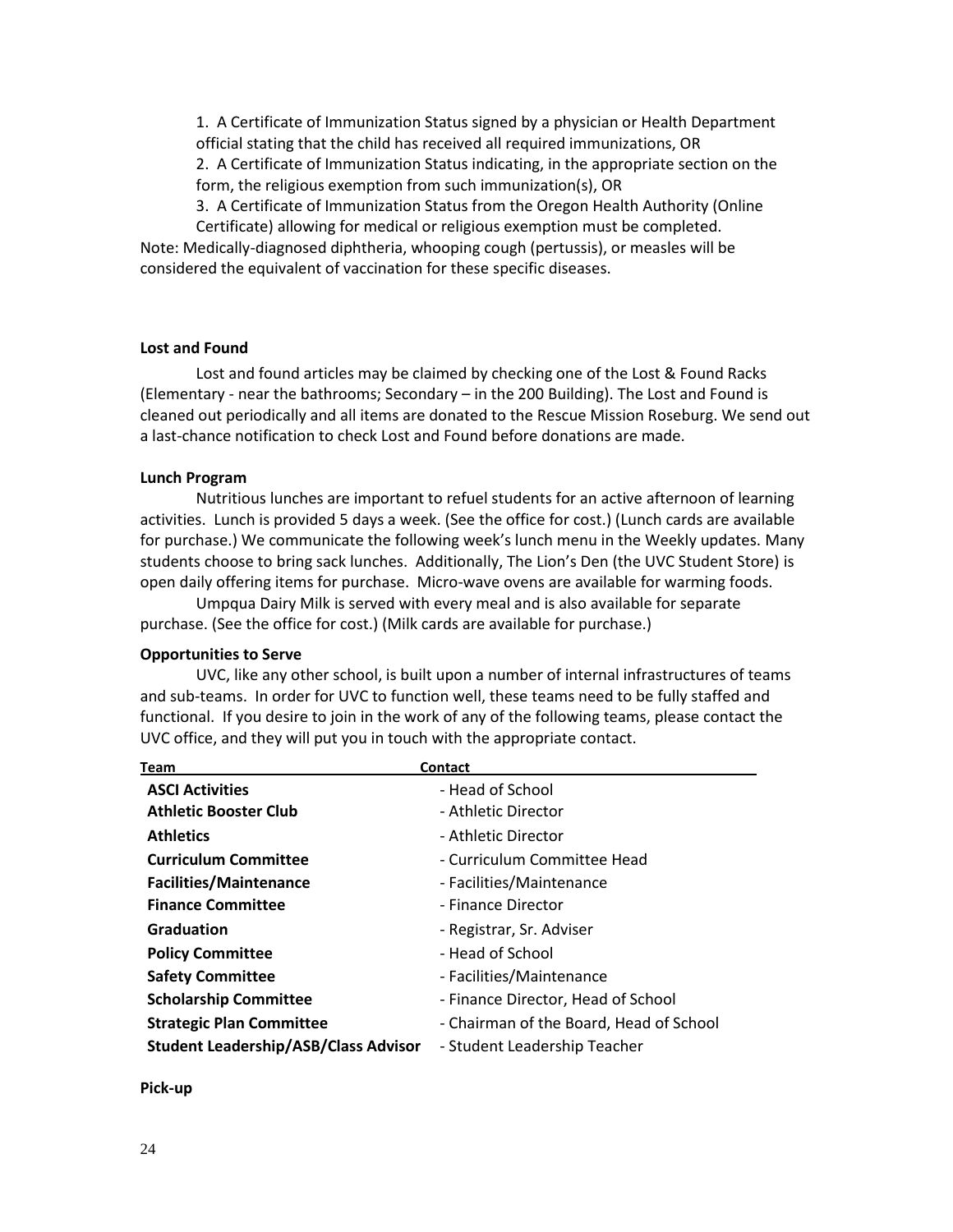If someone other than a parent is to pick up a student, the parent should contact the office by telephone or by note to authorize the school to release your child to this person. Leaving with an adult other than their own parent requires written permission from home.

# **Parental Classroom Visits/Observation**

Parents are encouraged to observe their child's classroom anytime during the year. Parents and visitors must check in at the office and receive a Visitor's badge before visiting classes. Parents are also encouraged to participate in their child's learning environment by serving as guest speakers, field trip chaperones, office workers, library assistants, room parent, and other event chaperones.

# **Parent Service Program (PSP) – (See: UVC Parent Service Program Flow Chart APPENDIX 7)**

In order to *partner with parents,* it is important to have a clear avenue for communication. The PSP exists to better serve families by providing a clear efficient way for families to resolve concerns, in a Biblical way, consistent with the mission of the school, and allowing for continuous improvement. There are various reasons for using the PSP, including suggestions for improvements at the school, concerns about safety, or egregious divergence from UVC School Policies.

- The PSP offers a single point of contact via the **PSP Representative** to voice concerns and provides timely customer service, while also informing UVC Administration to be able to make data-driven decisions.
- This PSP ensures that all concerns are addressed.
- The PSP Rep has knowledge and authority to address concerns that are voiced.
- The PSP maintains confidentiality and keeps accurate records for making data-driven decisions.

# **PSP – Process**

- 1. **Voice your concern** via one of the following options to the PSP Representative. If there is an offense of sin, please pursue the first steps Biblical conflict/resolution (Matthew 18 Principle).
	- a. Email [psp@uvcs.org](mailto:psp@uvcs.org)
	- b. Phone 541-679-4694
	- c. In person by asking for the PSP Rep at the UVC Office.
	- d. Write a note addressed to …
		- PSP Representative
			- c/o Umpqua Valley Christian School
			- 18585 Dixonville Road
		- Roseburg, OR 97470
- 2. **Documentation -** The PSP Rep will **document the concern** and have the appropriate UVC faculty or staff contact the person within 1 business day. In the case of an emergency or bullying incident reported during school hours, the Rep will connect them to a team member immediately.
- 3. **Plan of Action -** The UVC faculty or staff member assigned to the concern will work to establish and implement a plan of action to resolve the concern. This step is the most important as it may require effort on both the part of the school and parent to discover all of the facts surrounding any concern. The parent and UVC staff member will both give input on the plan of action working to resolve the concern.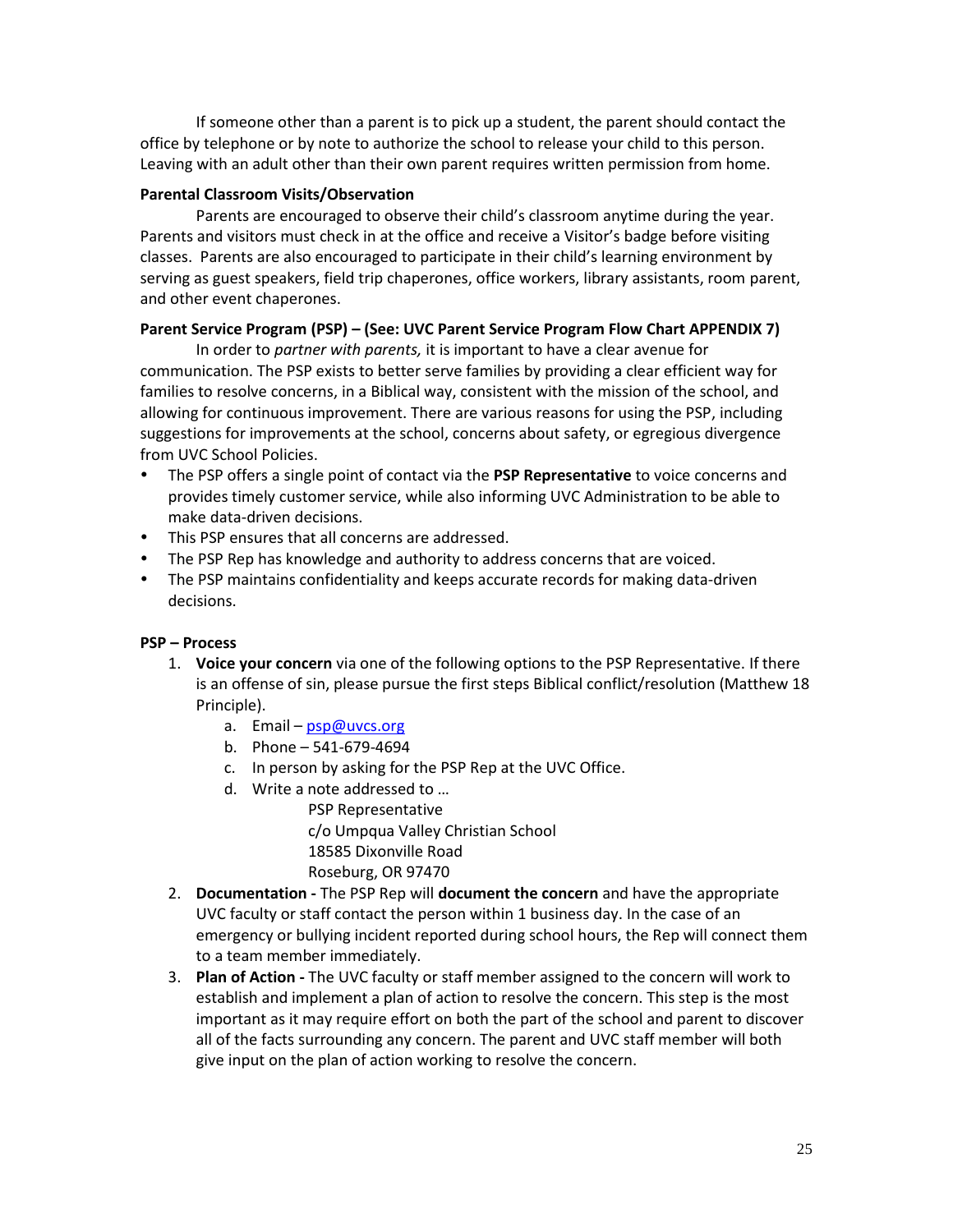4. **Follow up –** Upon implementation of the plan of action, the parent will receive an email outlining the original concern, the action plan that was completed, and the rationale for actions taken. This follow-up email will also contain a link to rate the PSP process.

# **PSP - Conflict/Resolution**

The Bible commands us to make every effort to live at peace and to resolve disputes with each other in private or within the Christian community in conformity with the Biblical injunctions of 1 Corinthians 6:1-8, Matthew 5:23-24, and Matthew 18:15-20. There are several levels of conflict that need resolution in order for us as brothers and sisters to continue in ministry.

# **PSP - Offense of Sin**

If a brother or sister in Christ has sinned against you, take it to God in prayer. (James 1:5) God is the only source of lasting comfort and His Word is the only source of wisdom and He has promised to give freely of His wisdom to those who ask with a desire to seek Him.

Examine yourself first before confronting another person. (Matt. 7:1-5) As humans, we are vulnerable to overlooking our own faults while easily recognizing the faults of others. We should always examine ourselves before confronting an offense of a brother or sister in Christ.

Seek appropriate wise counsel. (Prov. 9:9, Prov. 13:14) The safety of obtaining wise counsel can protect you from error and give a larger perspective. Appropriate wise counsel could be your pastor or a mentor. *Inappropriate counsel would be seeking someone who you know will "see things your way."* 

Gather facts first and think them through very carefully. (Prov. 13:3, Prov. 18:13, James 1:19) Fact gathering includes what, when, where, how. It does not include opinions. Asking questions of those directly involved will clear many misconceptions. Speak only after careful thought.

Tell the right person/persons (only the one who offended you) with the right heart motive (in a spirit of love) and in God's timing. (Prov. 15:23, Eph. 4:15, Prov. 15:1, Psalm 19:14) Remember that words are for comfort, hope, restoration, and edification. No other motive is appropriate.

If the person refuses to listen to you or the person does not see a need to change, please inform them that you would like to include the next level of authority in your discussion. (Matthew 18:16, 1 Cor. 6:1-6)

If necessary, proceed to the next level of authority until the issue is resolved. If the matter needs board intervention, the board chairman must be notified so the matter can be addressed in a timely manner. **Please see Parent Service Program for further guidance.**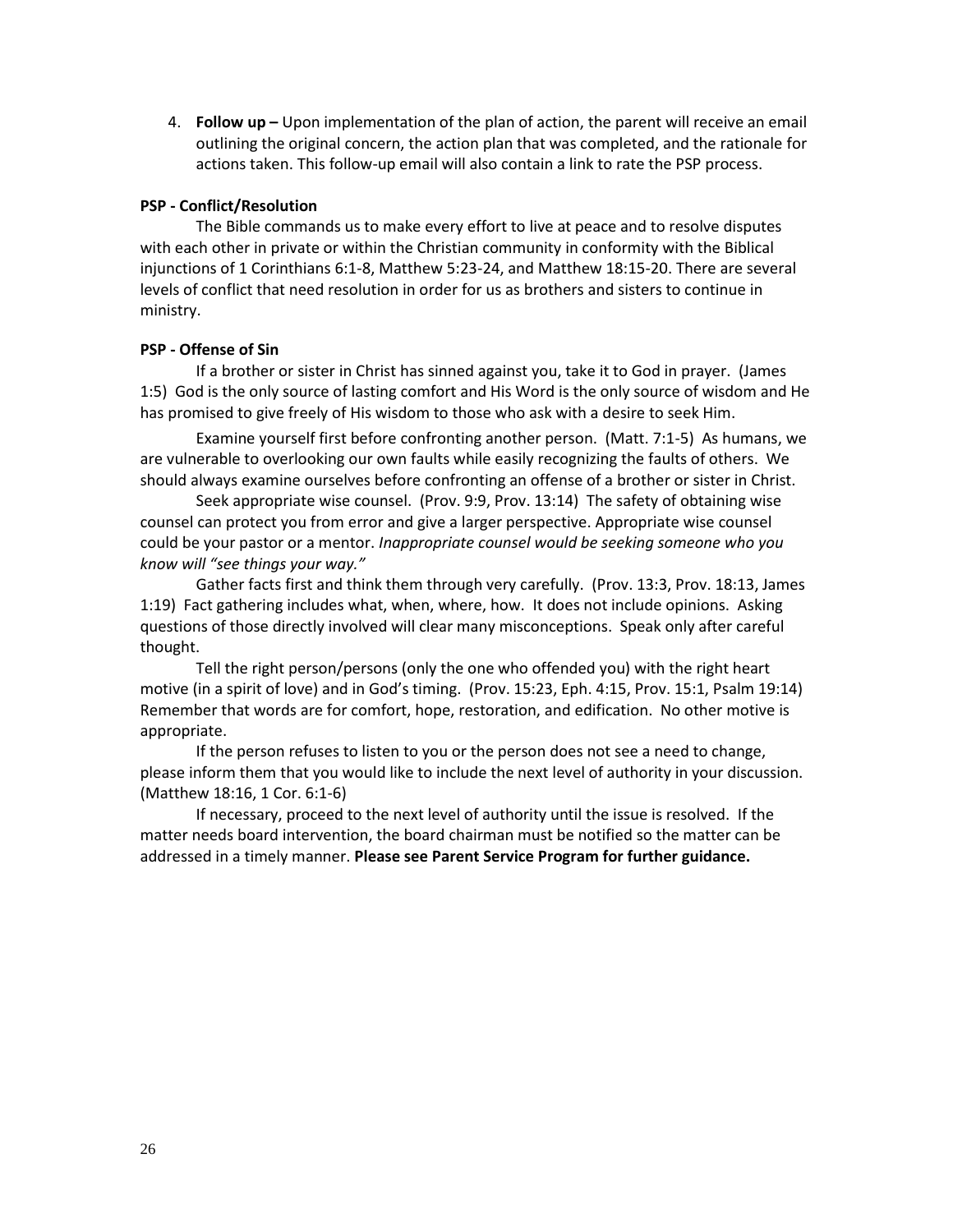# **Parent/Teacher Conferences**

Parent/Teacher Conferences are scheduled two times a year. All conferences are scheduled through the office to allow time to communicate and reinforce the academic and spiritual goals which the home and school have for each child. The teacher will review the student's performance and behavior and discuss ways in which the school may assist the parent to affirm and support their efforts on behalf of the student.

Conferences allow for building relationships with parents as well as communicating more subjective evaluations of the academic, social and spiritual progress of students. Samples of student work, achievement tests, and other pertinent information should be available for the conference.

**Special Parent/Teacher** conferences may be scheduled at any time of the year as deemed necessary by the principal, teacher, or parent. *In the case of Special Parent/Teacher conferences, parents are asked to establish the reason for meeting in advance so that teachers may have time to gather student work pertinent to the conference and to set an appropriate amount of time to meet. This also allows for parents and teachers to ask for Administration representation if necessary.* Special conferences may be scheduled through the Parent Service Program Representative as well. (**See Parent Service Program)**

#### **Parking**

During school hours, no parking is allowed on the western row of the main parking area (in front of the 300 building). This is to maintain visibility of the exterior walkway, and evacuation location for the fire drills.

Students must park in main parking lot. Students may access their cars between classes. If they are old enough to drive, they are responsible enough to go to their car during breaks. However, as this is still a parking lot with traffic, no loitering at cars is acceptable.

Elementary staff may park on the south end of the main parking lot. Secondary staff is asked to park near the 200 building.

#### **Prescriptions**

Use and administration of prescribed medication is permissible only upon written authorization of the physician or parent and must be administered by authorized school personnel. Prescription medicines must be in original, labeled container with the student's and doctor's name and phone number visible and must be kept in the school office. Permission forms for medication are kept on file in the school office until such treatment is discontinued. Students are not permitted to administer any kind of prescribed or non-prescribed medications.

Please include in the permission forms:

- Dosage
- Purpose of the medication
- Time of day medication is to be given
- Anticipated number of days it needs to be administered
- Possible side effects

An individual record will be kept of such prescription medication administered by school personnel. Medication will be stored in a clean, locked cabinet. Any exceptions (asthma inhalers, etc.) to this provision must be specifically stated by the physician on the written form.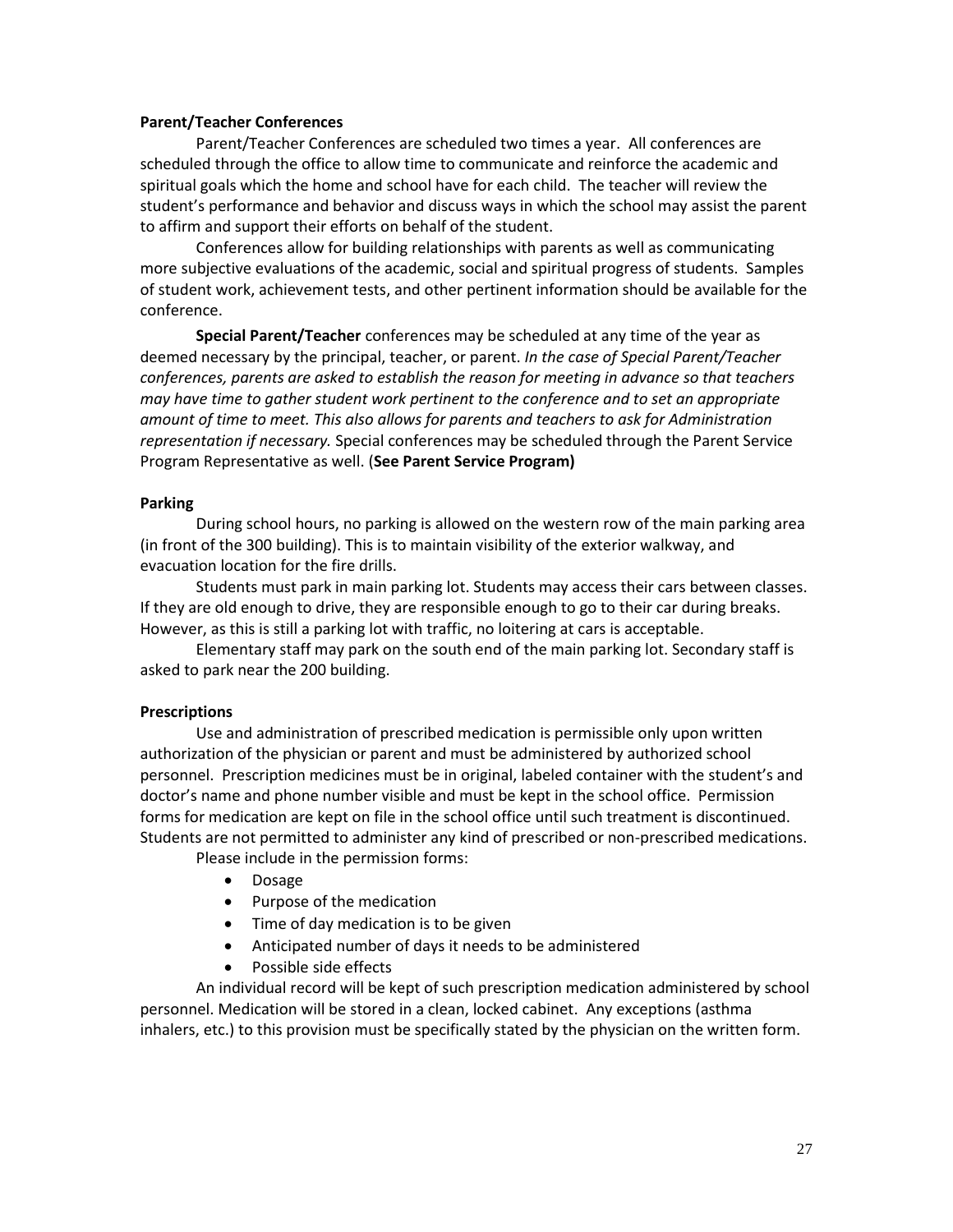#### **Prescriptions - Over-the-Counter Medication**

Over-the-counter medications must be accompanied by the parent's instructions and kept in its original container. This is a state law, and we must adhere to it.

#### **Prescriptions - School Liability Disclosure**

A school administrator, teacher, or other school employee designated by the school administrator who in good faith administers medication to a pupil pursuant to written permission of the pupil's parents or guardian and in compliance with the instructions of a physician is not liable in a criminal action or for civil damages as a result of the administration except for an act or omission amounting to negligence or willful and wanton misconduct.

#### **Private School Parental Rights**

Private schools are governed by contract law and are not covered under the U.S. Constitution. Parents and their children have many protections under common law, federal, and state statutes. We believe that parents have the following rights at Umpqua Valley Christian School:

- To have their children receive an academically sound education.
- To have their children challenged to exemplify Jesus by serving others.
- To talk with school personnel and have requests for meetings answered in a timely manner.
- To receive fair hearings on concerns and grievances.
- To have students supervised in a safe and appropriate manner.
- To review their students' records.
- To participate in the life of the school.

#### **Public Displays of Affection (PDA)**

PDA is not allowed on campus or at any school sponsored events and games. PDA is considered any physical contact with the opposite sex of an affectionate nature including but not limited to kissing, holding hands, playing footsy, or prolonged hugging.

#### **Release of Students**

Students may leave the school premises only with a parent or with a guardian as approved with a note from the office. If another person is to pick up a student after school, a note stating the same is to be submitted to the office.

#### **RenWeb - General**

RenWeb is the Customer Relationship Management Tool that houses data for every student and their family. This system is used for tracking attendance, discipline, communication, grades, health information, and much more. There are many tools within RenWeb that allow for direct communication with parents. As a school that believes in "partnering with parents," progress reports are a key component to that partnership. Therefore all teachers work to maintain RenWeb records. The following tasks are done through RenWeb.

### **RenWeb – Attendance/Absence (See: Attendance Policy APPENDIX 9)**

Attendance is entered into RenWeb at the beginning of each day (Elementary) or at the beginning of each period (Secondary). The office is responsible for tracking absences and ensuring they are entered appropriately according to the definition of excused absences found in the Attendance Policy.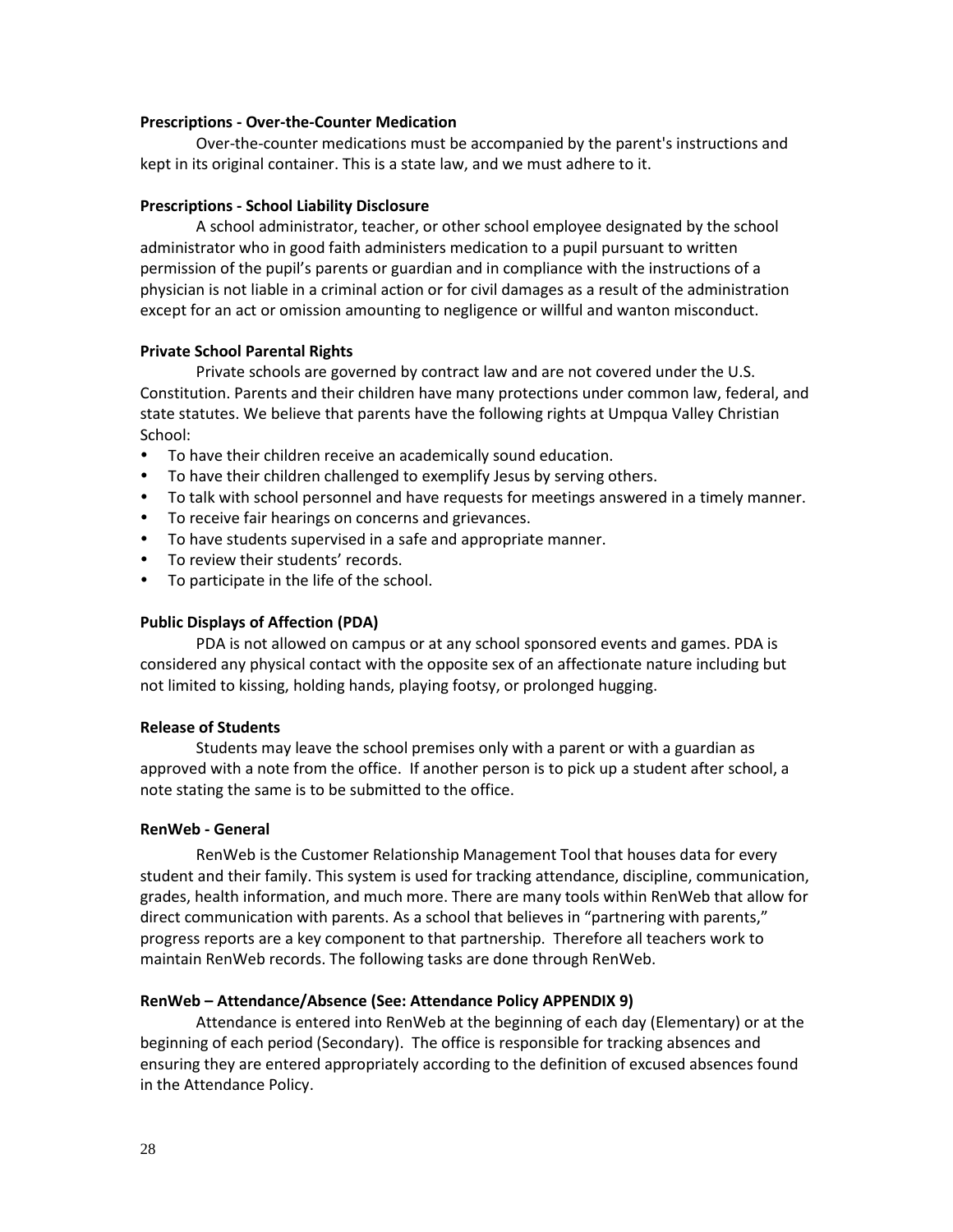# **RenWeb - Entering Grades**

- 1. **Enter Assignment into RenWeb** On the same day that an assignments are given, they are also entered RenWeb with a description and a **due date**.
- 2. **Enter Code into RenWeb** Upon receiving the assignment on the due date, teachers are allowed **24 hours** to enter one of the following codes to maintain accurate records for communication with administration and parents.
	- **P = Pending:** This indicator means that the student has turned in the assignment but it has not yet been graded. (No message is generated to parents.)
	- **M = Missing:** This indicator means that the student *has not turned in* the assignment; it cannot yet be graded. **(A RenWeb notification is automatically generated and sent to parents!)**
	- **A = Absent:** This indicator means that the student was either absent when the assignment was given or when it was turned in, and there may be other circumstances. (No message is generated for parents.)
- **3. Enter Grade into RenWeb Within 7 days** of the assignment due date teachers are expected to have grades entered in RenWeb. Large projects are the exception and timelines will be defined within those project rubrics.

# **RenWeb – Excused Absences (Taken directly from Attendance Policy) (See APPENDIX 9)**

Student absences are excused for the following reasons:

- Personal illness (up to three consecutive days only are excused by note from home, thereafter excused only with doctor's note or approval by UVC administration).
- Death or grave illness in the family.
- Quarantine.
- Doctor or dental appointments (Students are encouraged to make appointments after school or on Saturdays).
- Suspension from school.
- Other unusual cause acceptable to the UVC administration.

An absence will only be deemed excused if parents call the school prior to 10:00 a.m. on the day of the absence and provided that the absence meets one of the criteria stated above. (This informs the school that the student is legitimately absent and not "skipping.")

# **RenWeb – Grade Book Weight**

All classes within the RenWeb grade book at the secondary level are set up as *Weighted Percentages***.** The purpose of all secondary level classes being set up the same is that students and parents then have a familiar format when grade reports are generated.

Each class will have several categories. (Journal entries, class participation, daily work, homework, labs, quizzes, tests, etc.) The general guideline is that quizzes and test assessments should be worth approximately 40 to 60 percent of the total grade. Other participation and classroom engagement categories will make up the other 60 to 40 percent. This means that no matter how many points an assignment is worth, it is entered as the percentage of points earned in the assignment column. (e.g. 4 of 5 points is entered as 80%; 65 out of 85 points is entered as 76%; 88 of 100 points is entered as 88%)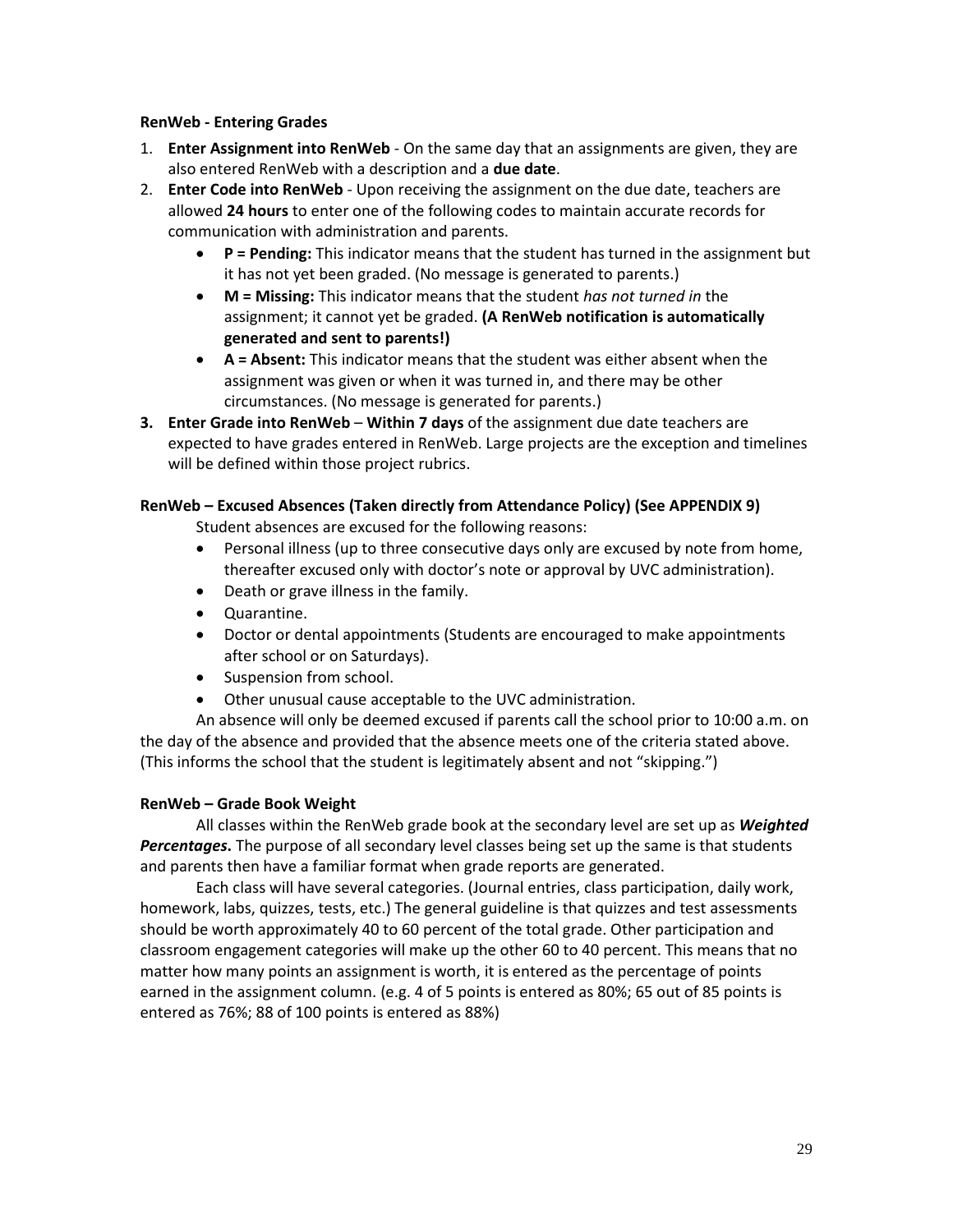### **RenWeb - Lesson Plans**

Lesson plans are to be posted within RenWeb each week by **midnight on Sunday** prior to the start of the school week.

# **RenWeb - Parent Alert**

For any situation requiring immediate communication (emergencies, school closures, schedule changes, etc.) UVC will use RenWeb Parent Alert sent as an SMS Text message. Please keep cell phone and email addresses current. Contact the office to update your contact information.

# **RenWeb - Progress Reports**

Progress Reports are official, automated RenWeb reports of academic progress of students. If a student scores 70% or below in any subject, then an automated notification of Academic Deficiency is sent home to parents via RenWeb.

# **RenWeb – Report Cards**

Report Cards are e-mailed home via RenWeb after each nine-week grading period.

# **RenWeb – Tardy (See: Attendance Policy APPENDIX 9)**

A student is considered tardy if they are not in the classroom seated by 8:00am (Elementary), or seated by the starting bell for each period (Secondary). Tardy is entered into RenWeb at the beginning of each day (Elementary) or at the beginning of each period (Secondary). To alleviate distraction during class, students arriving late to class must present a tardy slip.

- When a student presents a tardy slip, a **TE (Tardy Excused)** is entered into RenWeb.
- If a student is tardy to class and does not present a tardy slip **TU (Tardy Unexcused)** is entered into RenWeb.
- Students detained by a teacher who will be tardy to their next class, are provided with a tardy slip by the detaining teacher.
- **For reference, the following are NOT EXCUSED TARDY – Sleeping In, Doing Laundry, or Finishing Homework.**

# **Consequences for Excessive Tardies**

- At UVC, we want to encourage students to be responsible and respectful. Coming to class on time is a form of responsibility and respect. Building responsibility and respect takes discipline. Our suggested discipline for building these character traits is a very limited amount of excused tardies in a semester period NOT per class. It is as follows:
- PER SEMESTER:
	- 1 tardy = written notice to student
	- 2 tardies = written notice to student
	- 3 tardies = written notice to parents plus detention;
	- 4 tardies = written notice to parents plus detention plus absence;
	- 5 tardies = written notice to parents plus in-house suspension

6 tardies = written notice to parents plus in-house suspension plus loss of credit for schoolwork.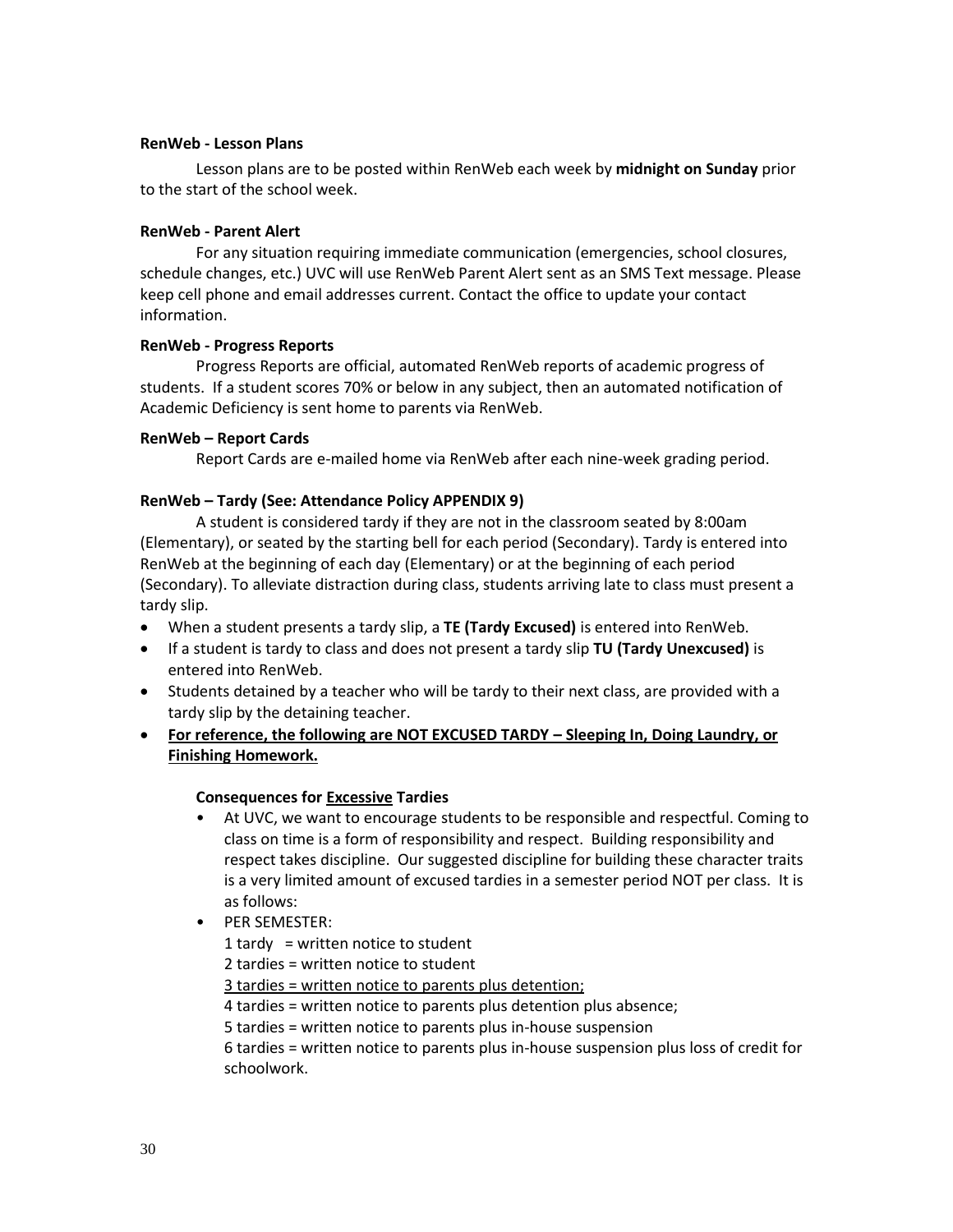- Any further tardies will result in a written notice to parents plus further suspension in daily increments with loss of credit for schoolwork. i.e. 7 tardies = 2 days suspension, 8 tardies = 3 days suspension etc.
- Detentions must be served within five school days and may affect other activities including athletics, music, drama, etc. Detentions may include work detail around the school.

# **School Board**

The UVC Board of Directors meets monthly. All General Session meetings are open to the public. Executive Sessions are closed to the public. Copies of all board meeting minutes are stored in the UVC office and are available upon request.

# **School Cancellation Notice**

When the administration cancels or delays school due to inclement weather or any other reason, the primary form of contact is through **RenWeb Parent Alert System**. Additionally we will broadcast closures and delays through the following:

| Radio:      | KGRV - 700 AM; KQEN - 1240 AM                          |
|-------------|--------------------------------------------------------|
| Television: | KPIC – Channel 4                                       |
| Internet:   | Announcements will be prominent in the NEWS section at |
|             | www.uvcs.org.                                          |

# **School Vehicles – General**

Food and drink are not generally permitted in school vehicles. Vehicles are scheduled through the office secretary. A Transportation Request Form must be completed and approved for vehicle use. After using a school vehicle, it is the responsibility of the person in charge of the activity to ensure that the vehicle is swept, and is clean and neat.

# **School Vehicle (BUS) – Conduct**

Students should board the school vehicle in a calm and quiet manner and proceed to an empty seat.

- Students should never place any part of their body outside the window.
- Students should keep belongings in their possession at all times.
- Students should refrain from talking with the driver except when spoken to or when an emergency arises.
- Students should cooperate fully with parents, teachers, and drivers in obeying the safety rules.
- Students must not be allowed to ride home with anyone without a note or a phone call from their parents.

#### **Search and Seizure**

For the safety of everyone at Umpqua Valley Christian Schools, we reserve the right to search desks, lockers, backpacks and their contents, or any other items on school property at any time without prior notice and/or hold in possession any questionable item(s) for inquiry.

No games may be played at school where property is "won or lost." No items of any kind may be bought or sold at school without prior authorization from the school administrator.

Skateboards, skates, rollerblades, scooters, toy guns, firearms, explosives including firecrackers, matches, lighters, laser pointers, slingshots, knives, electronic games, or other distractions are not allowed on the school grounds.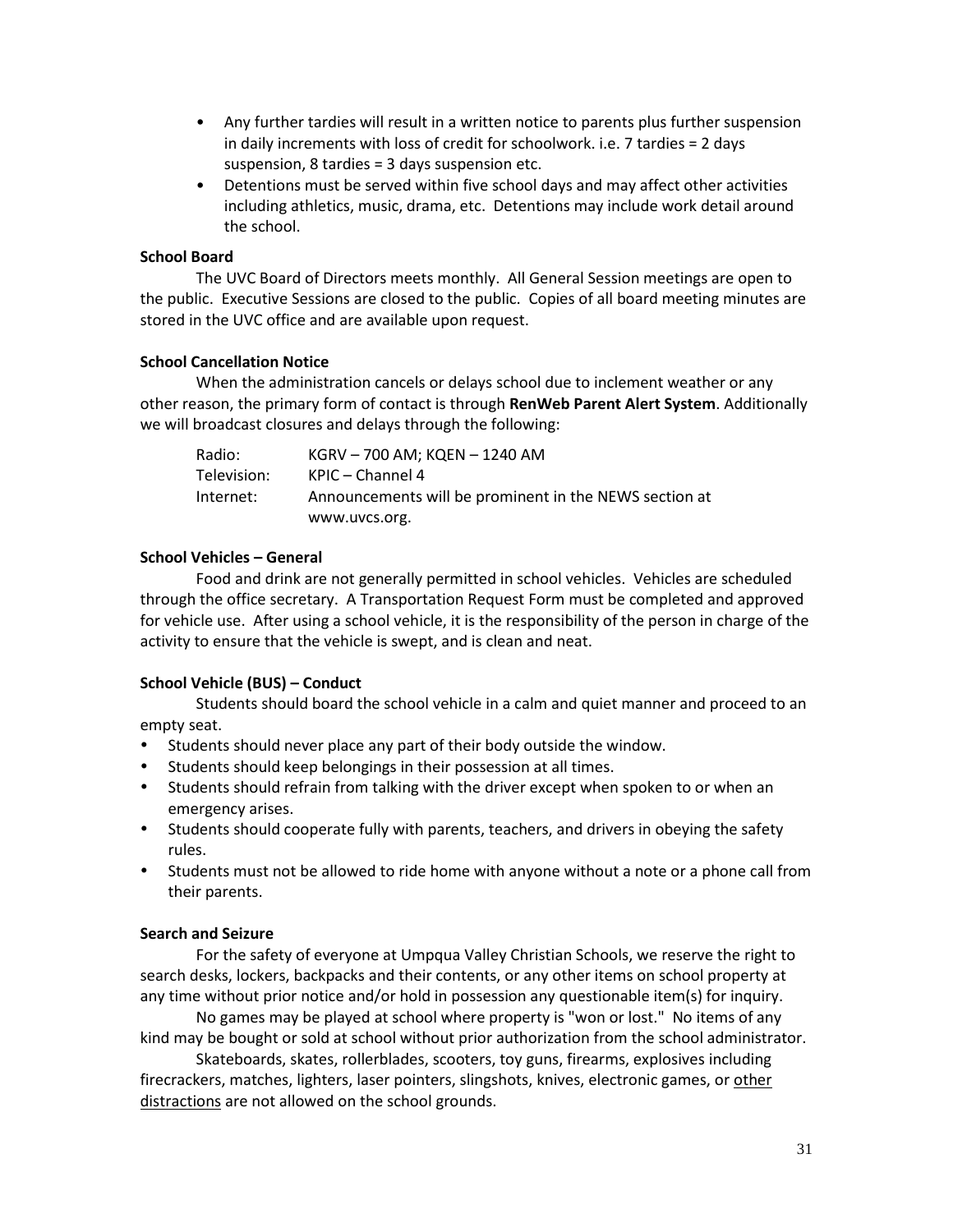#### **Servant Leadership**

To consider oneself a "servant" is a hallmark of the Christian life. Jesus said that he did not come to earth to be served, but to serve. He also said that the way to success in life was to serve others. This is a paradox in today's culture. It just does not make sense that to be first you need to learn to make yourself last. UVC is committed to developing Servant-Leaders, leaders who first look to the interests of others before they look to the interests of themselves. We encourage our students to serve like Jesus.

Not only is serving others a Christ-like characteristic, but it also important for college entrance requirements, scholarships, or awards to which your student may wish to apply. Many colleges or award organizations are looking for young men and women who value volunteering service to one's community and who submit a record of service in their applications. UVC provides students with a service record form that will be helpful in the years to come to help your family and your student record opportunities to serve.

UVC requires 100 hours of Servant-Leadership in order to graduate from high school. Beginning in 9th grade, this number breaks down to 25 hours per year. There are many opportunities to serve in our community as well as on Serve Day's orchestrated by the school.

#### **Sports Fees**

Sports fees are set annually by the Finance Committee and can be found on the Tuition and Enrollment Fee Chart on the website.

[www.uvcs.org/admissions/tuition-fees-2017-2018.cfm](http://www.uvcs.org/admissions/tuition-fees-2017-2018.cfm)

#### **Standardized Testing**

Benchmark testing is essential for assuring student, staff and school growth. Each student in grades K-12 is administered an annual achievement test (Terra Nova3) in April. This test is used to determine whether or not academic growth is occurring at a proper pace. Students should show at least one year's growth on the achievement test each April.

Grade 11 students will be administered the PSAT tests for assessment purposes.

Grade 12 students must register for and take the SAT their Senior year.

The results of achievement tests also allow families to compare the level of achievement at Umpqua Valley Christian School with both the national averages and with the averages of other Christian schools across the nation. The test results will be distributed to parents in late May or early June.

#### **Testing**

Tests will be given in a timely manner for the purpose of relevance for both student and teacher. Teachers are also asked to consider other tests that may be given by other teachers on the same day. Returning assessment information to students in a timely manner is expected of all teachers. One week is the maximum amount of time that should pass before a student receives feedback from an assessment of any kind. Secondary teachers will coordinate test dates and special projects during weekly staff meetings. Testing is given for two reasons.

- 1. **For the purpose of understanding student progress**. Testing is a summative assessment to judge whether the student is able to meet the benchmark standards.
- 2. **For the purpose of teachers evaluating the effectiveness of their teaching methodologies and communicative ability**. The feedback that is provided in student scores allows teachers to know if they have or have not delivered the content well. Teachers may need to revisit certain material to ensure student understanding.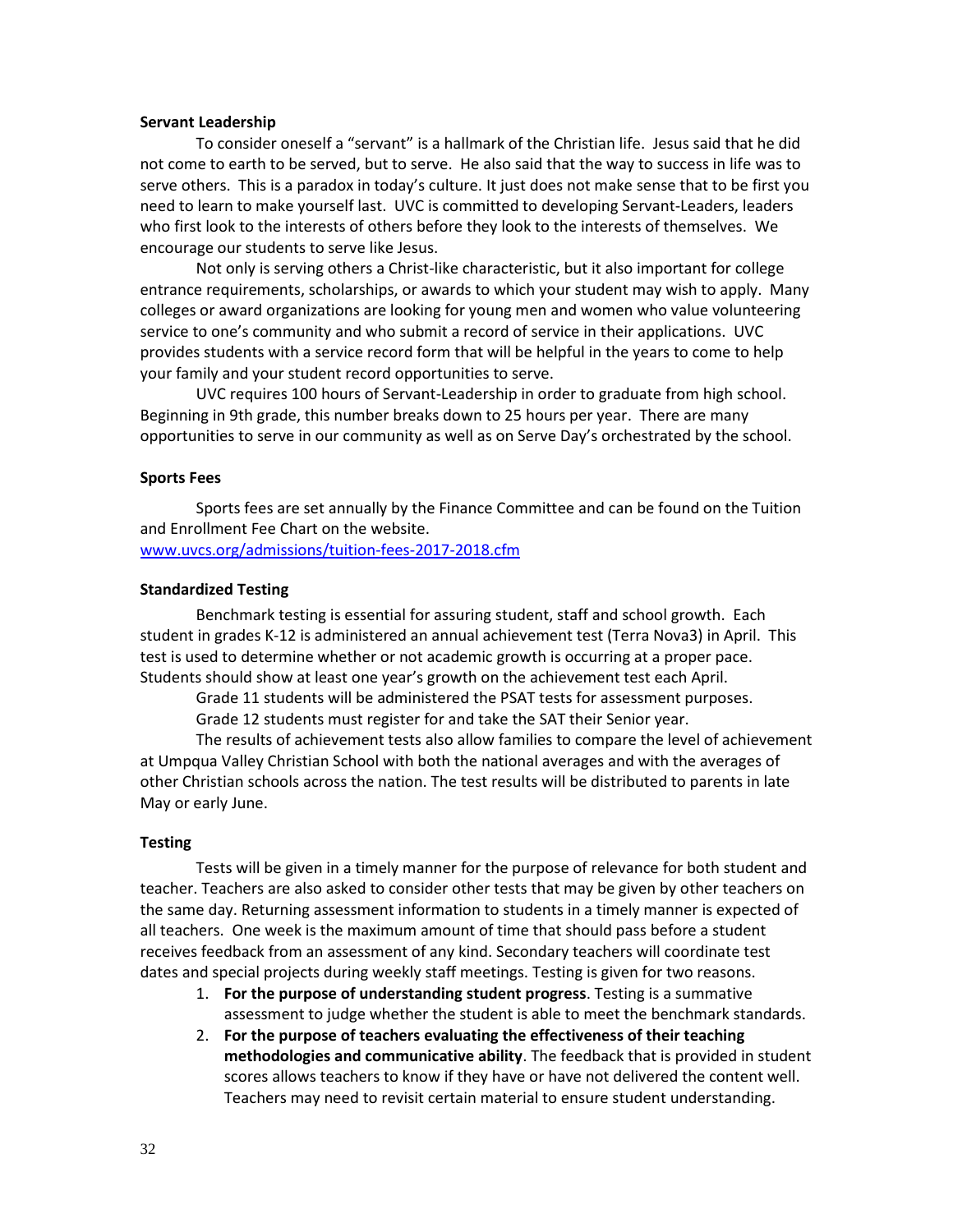# **Testing - Semester Finals**

In addition to the first two reasons for testing, semester finals also provide the following.

- 3. **Repetitive Value:** By the time material is encountered on a semester final exam, it will have been at least (1) introduced in class, (2) reviewed for a unit (chapter) test, (3) reviewed for the semester final. Content that students are encountering in a repetitive nature provides students to truly understand the content and concepts.
- 4. **Every Day Counts:** Semester finals provide appropriate perspective that each day in the semester contains important content for students to accumulate knowledge in the learning process.

# **Testing - Semester Finals Guidelines**

- 1. Questions on semester finals are chosen from questions already covered in chapter or unit tests within the current semester.
- 2. All chapter or unit tests from the semester will be considered *Study Guides.*
- 3. Teachers must allow for students to obtain old tests for study guides from master copies (blank) or from other students.

# **Traffic Flow Map**

During school hours, in order to maintain safety in the parking lot please follow the traffic flow patterns as marked here. If you have small children and are not dropping them off in the designated unload zone, please escort them to and from your vehicle. **Parking lot speed is 5MPH.** 

| 图图<br><b>CHAPEL-TERIA</b> | 300 BUILDING                                | <b>TRAFFIC FLOW PATTERN</b><br><b>UMPQUAVALLEY</b><br>CHRISTIAN SCHOOL | KEY<br>Unload<br>Zone<br>Direction<br>of Flow |
|---------------------------|---------------------------------------------|------------------------------------------------------------------------|-----------------------------------------------|
| 200<br><b>BUILDING</b>    | SECTION SECTION<br><b>LIBRARY</b><br>OFFICE |                                                                        |                                               |
|                           | <b>GYM</b><br>100 BUILDING                  | <b>ELEMENTARY</b><br>400 BUILDING<br><b>ENTER</b>                      |                                               |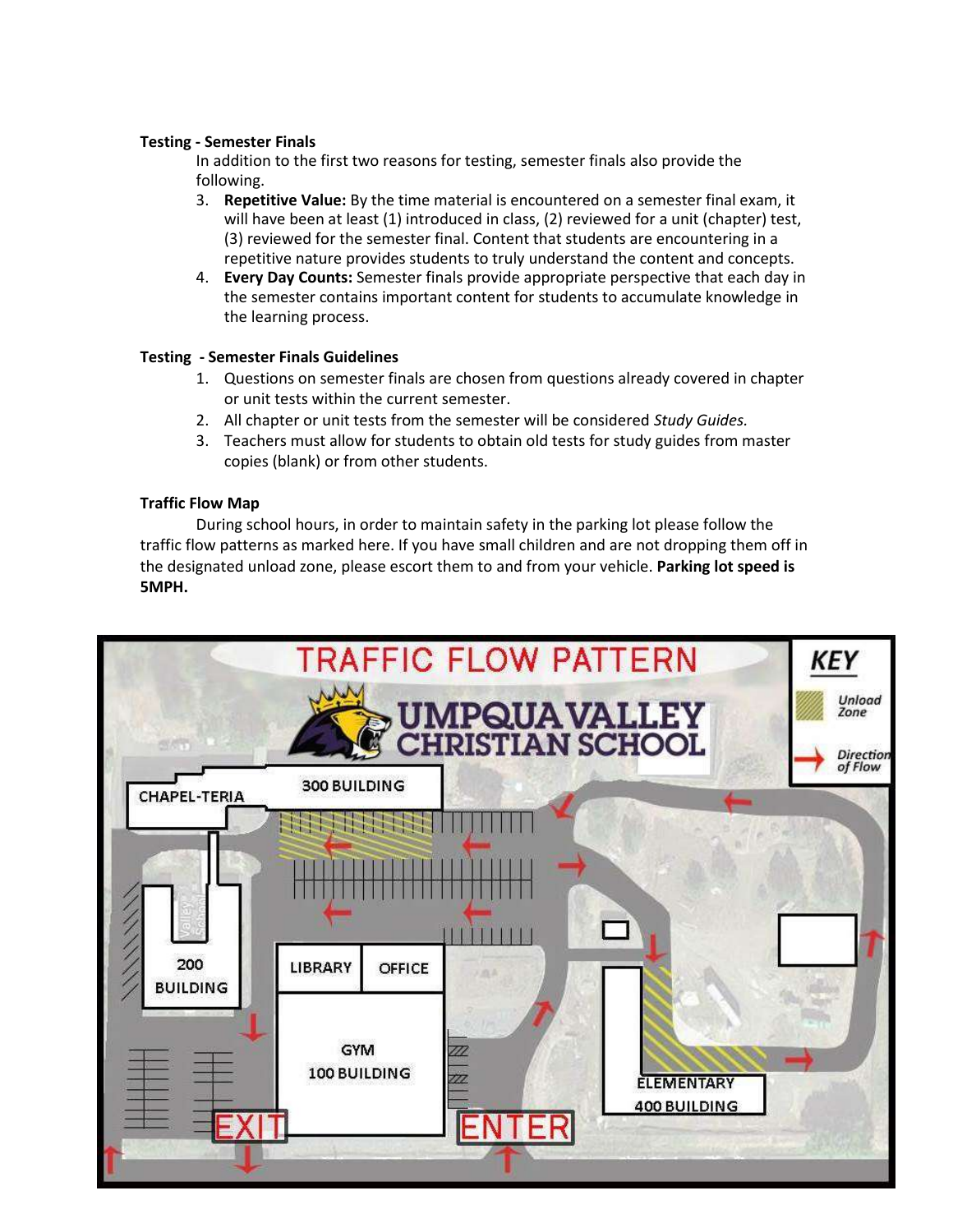### **Transcripts**

Current UVC students who are in good standing and students one year removed from UVC and in good standing may request academic transcripts from the office of the Registrar free of charge. For all other UVC alumni requests for transcripts, a processing fee of \$20.00 will be charged for the first copy per request and an additional \$1.00 fee per copy of transcript per request will be charged.

# **UVC Grading Scale**

 $100-90 = A$ 89-80 =B 79-70 =C  $69-60 = D$  $60-0 = F$ 

#### **Visitor Guidelines**

Visitors and parents are asked to sign in at the school office and obtain a visitor badge. (These badges are for both your safety and for the safety and security of our students.) Parents are always welcome in the classroom; however, we do ask that common courtesy be used in signing in first.

#### **Weekly Updates**

Weekly updates are sent every Friday from the office to all families in the elementary and secondary containing the following week's lunch menu and upcoming dates. If you are part of a school committee and want an upcoming activities (fundraisers, etc.) highlighted in the Weekly Updates, **please have your announcement to the office by Thursday at 12:00 Noon.**

# **Withdrawal Procedure**

Withdrawal from Umpqua Valley Christian Schools is handled by notifying the school office in writing of the planned day of departure. On the last day of school, the student must complete a Withdrawal Form issued by the school office indicating that all books and school property have been returned in good condition. A Withdrawal Form must be signed by a parent. The final tuition account cannot be settled until the Withdrawal Form has been completed and returned to the school office.

**Tuition billing will continue for each child until proper UVC Withdrawal Forms are filled out and returned to the Financial Secretary.**